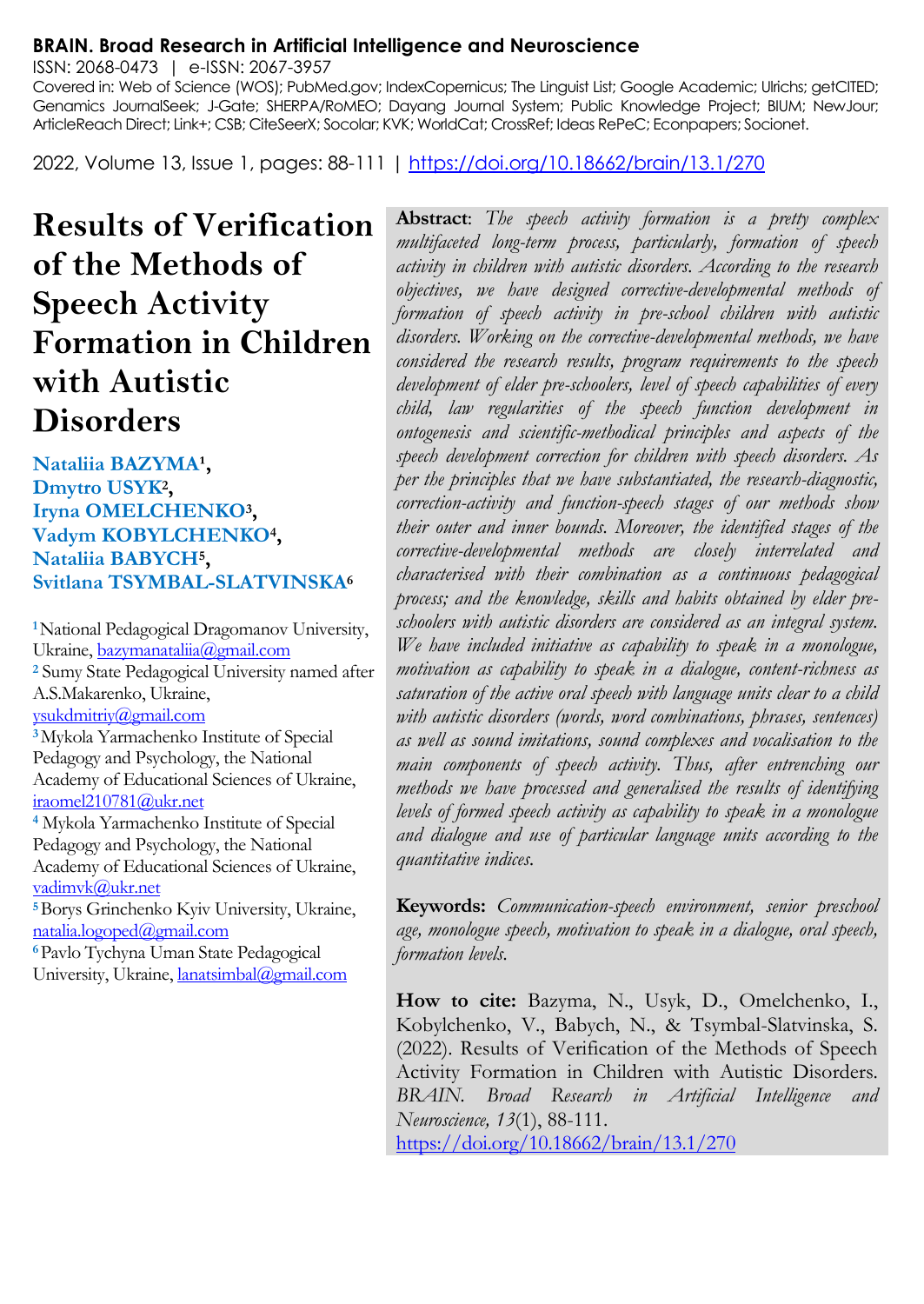### **Introduction**

The speech activity formation is a pretty complex multifaceted longterm process, particularly, formation of speech activity in children with autistic disorders. Providing a normal development, this process can cover an early and preschool age. Observing the dynamics of research and developments and studies of the subject area outlined, analysing the specialised literature, studying the organisation and content of the educational and nurturing process as a whole give an occasion to define the senior preschool age as one of the crucial stages of the child`s speech function development. Scholars studying the preschool child`s personal development state that the alalia may cause a worse temper, as this factor affects the evolvement of the whole motivation-volitional sphere of a child`s personality (Konopliasta, 2014; Martynenko, 2013; Pakhomova, 2006; Sobotovych, 1989; Demchenko, 2021; Melnyk, 2021; Komogorova, 2021; Sheremet, 2019; Behas, 2019 and others).

As defined by Ye. Sobotovych (1989), the verbal communication entails an individual`s implementing the system of practical knowledge about the vocal, lexical and grammatical speech aspect. L. Trofymenko (2004) defines the communicative component of the speech activity as aggregation of actions and operations that provide for the language use in apprehending or generating oral and written utterances. According to the studies of N. Pakhomova (2006), improving the communicative competency requires to form a motive of the speech activity, to develop initiatives in communications, to stimulate nonverbal and verbal communication means, to be able to keep a conversation going on various topics. Hence, it is requisite to organise the development of psychophysiological mechanisms of the speech activity in such areas of focus as formation of a motive in arranging verbal situations and stimulation to communicate.

The methods of formation of speech activity call for establishing a communicative-verbal environment penetrating to different levels of life of a senior preschool child with autistic disorders, which arranges the stepwise speech activity formation and progress. Completing a series of tasks suggested makes it possible to assess successfulness in acquiring the communicative competency, to identify the development level of motivation, initiative, pregnancy (lexical scope) of independent speech as components of speech activity in that form fitting a child (children's speech activity at a low level is to be assessed according to the mimics and social gestures, imitative movements with a verbal accompaniment (exclamations,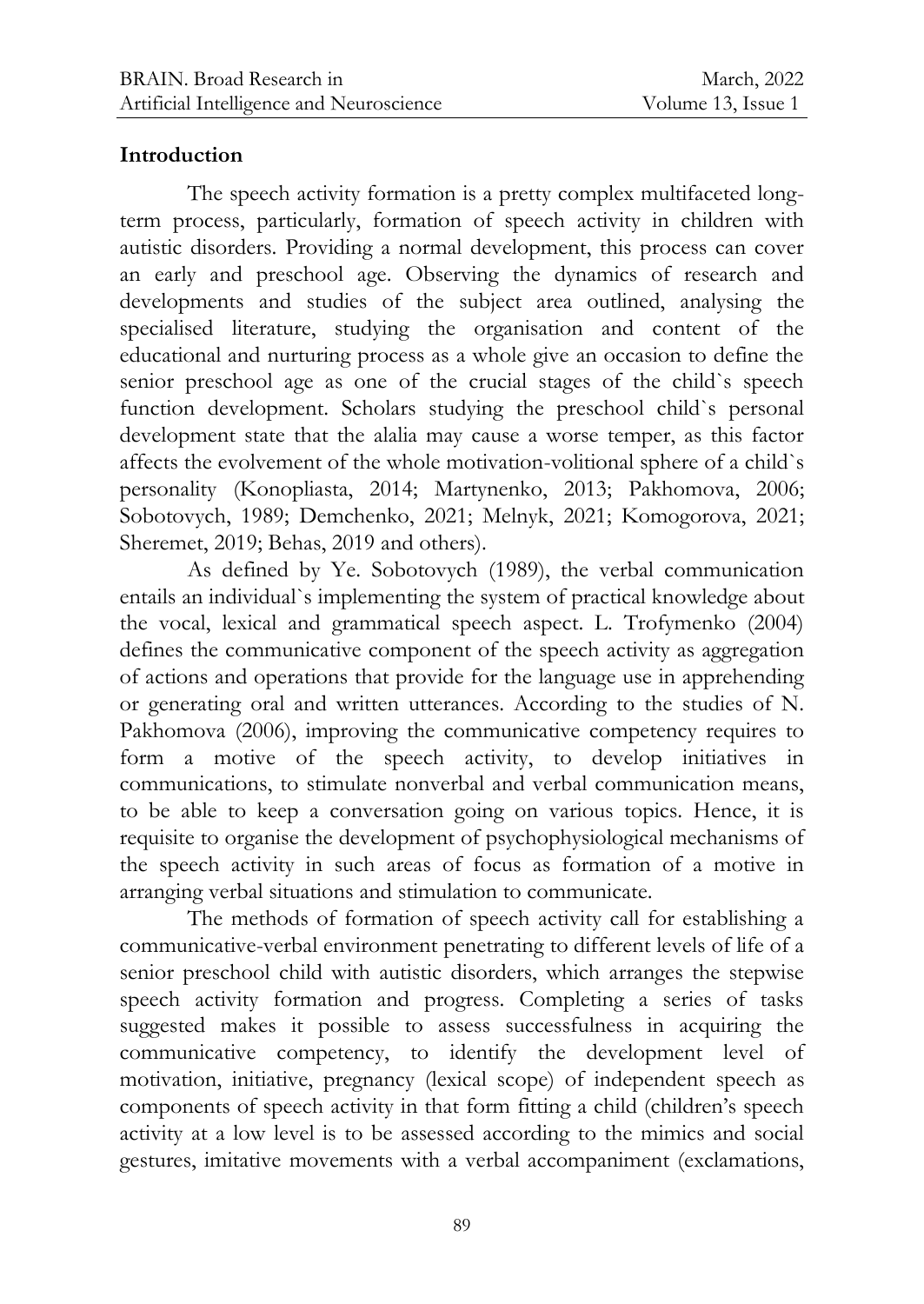easy words or word fragments) and without any speech following. Taking into account the specifics of autistic children's mental development results in the absence of strict time frames for shifting from one stage to another stage of methods (research-diagnostic stage, correction-activity stage, functionspeech stage) and causes the need to be able to vary the exercises suggested depending on subjective particulars of every individual child.

# **Modelling of corrective-logopedic activities**

The procedure for modelling the corrective-logopedic activities, process of formation of speech activity in preschool children with autistic disorders was carried out on the basis of the speech development diagnostics for children of the aforementioned category in view of regularities and peculiarities of autistic disorders. According to the forecast and research results, the process of formation of speech activity is to be facilitated through: speech development diagnostics for children of this nosologic group; special educational and correctional environment; methods of formation of speech activity in senior preschool children with autistic disorders.

Designing the experimental methods of formation of speech activity in senior preschool children with autistic disorders, we were abiding to the general pedagogical principles: principles of scientificity and simplicity consisting in the selection of scientifically substantiated tasks to be comprehensible for children with autistic disorders at this age; principles of consistency, sequence, system and order in education that manifest as necessity for selecting games, exercises and tasks in view of speech capabilities of children and the closest development zone; principle of interrelation with life requiring exercises that are based on a child's background and are targeted at acquiring some knowledge, skills and habits to be exercised in everyday life; principle of visibility prescribing a sufficient number of visual aids through the special organization principles; principle of formation of motivation to master speech as the most useful method of communication (creating a problem that can be resolved by several methods), principle of formation of speech as linguistic capability (development of linguistic knowledge, skills and habits), principle of stimulation of the spontaneous speech as a marker of its general progress (a need to speak spontaneously is forming), principle of sensory-linguistic development (leaning words through the sensory experience, creating special micro-situations by using different activities: drawing, construction, paper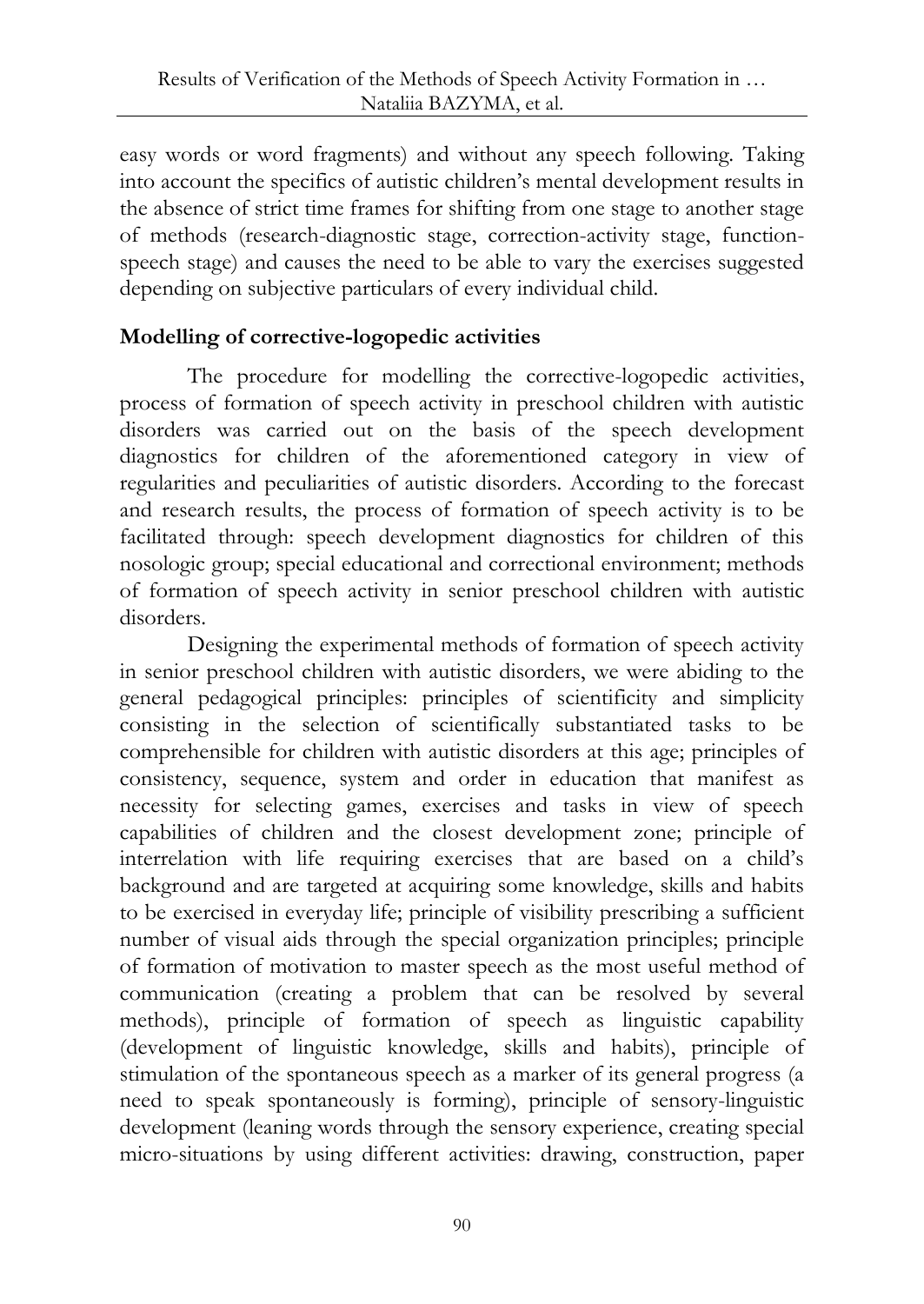crafting etc.), principle of speech development complex approach (solving few speech tasks in terms of one lesson or one task: for example, working on the vocabulary size correlates to the development of a phonematic, grammatical aspects of speech), principle of complex influence on all the analysers preserved for correcting the disordered function, principle of speech formation in view of modern concepts about the processes of apprehension and producing of an utterance; psychophysiological principles: principle of defect classification, principle of prevention of difficulties in education, principle of reliance upon preserving analyser systems and others (Sheremet, 2013; Tarasun, 2004; Fitsula, 2000).

When proposing exercises and games, it is requisite to consider the principle of simplicity and sequence in an increasing order of complexity of tasks and in accordance with a level of speech capabilities of children with autistic disorders. The principle of system and phased approaches depending on regularities of organisation and structure of the educational process and its content provides for establishing methods based on the achievements of contemporary psycho-pedagogical science, on the principles of personalityoriented upbringing and education. A child is a core of the modern pedagogical process focused on developing his or her activity, independence and creativity in a special organised process. The models of upbringing and education based on integrity and integration call for unity of biological, social, pedagogical, psychological influences to be constantly realised in the process of a continuous and consistent preparation and cause personal changes and a better speech quality. This caused the selection of particular provisions favourable for contemplating other methods of formation of speech activity in senior preschool children with autistic disorders. They include, in particular, assurance that the purport of corrective-logopedic activities is to ensure the physical, psychological and social development, maximum individualisation in view of psychological and age peculiarities of a child and his/her main activities. The aforementioned makes it possible to figuratively determine the second stage of the process as correction-activity stage.

The corrective-developmental methods have three substructures that provide together an integral understanding about the purport of the stages of corrective-pedagogical activities on speech activity formation: researchdiagnostic, correction-activity and function-speech. Each stage is distinguished with its own aim and objectives, has own trends, methods and procedures, includes common aspects of the phased formation of speech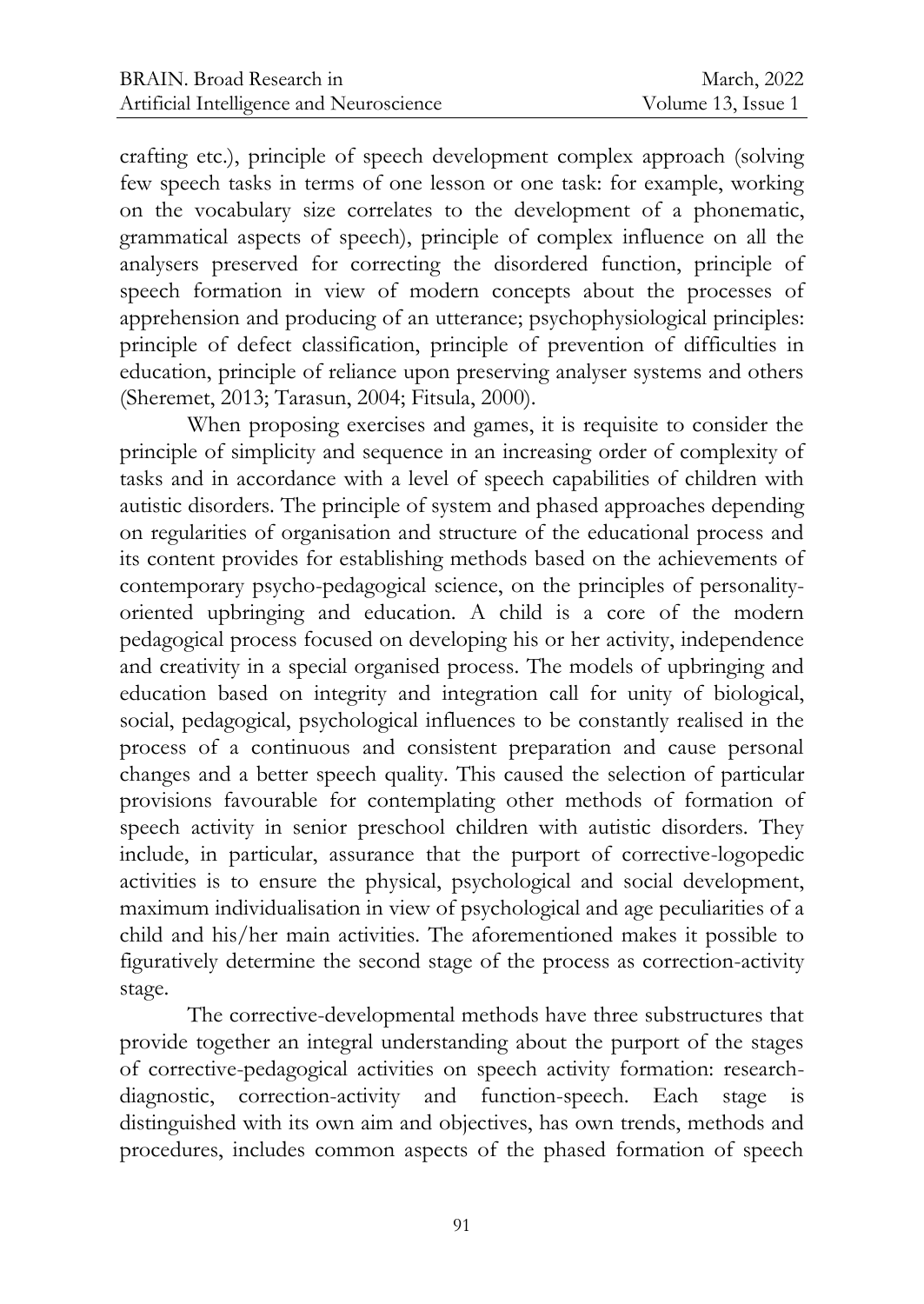activity subordinated to a common goal and centred on particular corrective tasks to be solved. Herewith, they do not compete and mutually exclude one another, but mutually complement themselves and correct common actions. The given stages have outer and inner relationships stipulated by the substantiated principles of system and phased approaches consistent with the regularities of organisation and establishment of the educational process. This provides for unity and succession of corrective-developmental actions for achieving the goal – to form the speech activity.

The analysis of scientific studies reflects that each next stage of speech function development is impossible without development of the previous one (principle of ontogenetic development of the speech function in general). Considering the versatility and variety of autistic symptoms and taking into account the specifics of the mental and speech development of children with autistic disorders, all the stages have no time limits set. It is understood that the transition of every specific child from one stage to another in every specific case was in view of individual achievements of the child, and not in terms of generally defined common terms.

Setting the initial communication of an adult and a child was that basis that could enable a child with autistic disorders to form some positive experience in interaction, to expand his/her communicative motivation, to form the ability to regulate the communication process as well as to gradually transit to the further stages of communicative development, to expand the communication scopes, to transfer the experience acquired to communicative situations with other participants of communication. The adult arranges the creation of a communicative space as part of a safe developmental environment and context of communication, where he/she and a child have an opportunity to act against each other as communicative partners. The communicative context that appears at this refers to the characteristics of the common activities, which an adult and a child are involved in, and specifics of their interaction, and is determined by the same characteristic that gives sense to the communication (Zh. Glozman, 2009). Hence, a safe psycho-emotional space, awareness of an adult present, indirect unobtrusive form of contact within a favourable sensory-playful context of communication assisted a child with autistic disorders to adapt him/herself on the one hand, but the context selected for communication at the following stages became a pivot point for forming and developing skills in the communicative field and verbal communication on the other hand. The focus of common attention on a subject of communication assisted in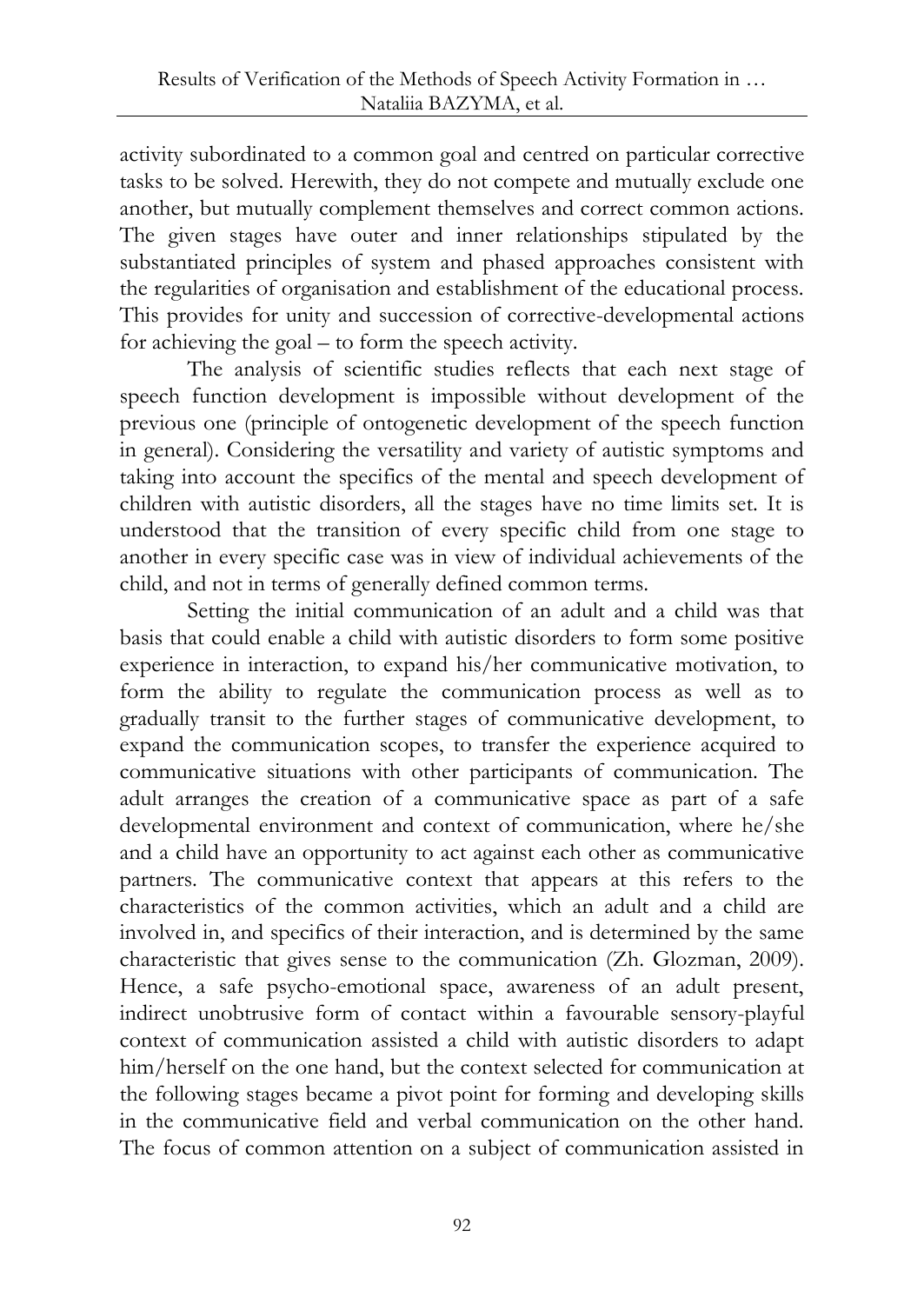giving a communicative sense to the context of the game prescribing that an adult and a child with autistic disorders should contact with each other. For establishing and consolidating the contact and for developing the capability to imitate, such games were carried out as "Give me a hand!", "Hello! Goodbye!", "Who wants?", "Peekaboo!" and others. The transition to the next took place when a child was aspired to and interested in staying with adults in a common communicative space, when a child at least was taking the initiative in getting in contact, and trying to interact through speech.

The main communication skills (those ones that a child uses most frequently) were identified and further communications skills were developed (those ones that a child does not use or uses selectively but could use more efficiently) in watching children with autistic disorders, staying and getting in contact with them. In addition, a considerable body of information was received from conversations and survey with parents and specialists working with children of this category.

As children with autistic disorders usually have difficulties in imitating both in general and in speech directly, it is suggested that this capability should be increased by means of appropriate games, such as, for example, "Going To the Village", "Who Speaks How?", "Large and Small Feet", "Let's Play the Guitar!" etc. Furthermore, for forming and developing the speech imitation, we believe that it is requisite to combine the development of the speech and movement coordination and development of the auditory vigilance, formation of skills to reproduce the content of literary works through exclamations or imitations and various movements. Such skills were being formed during the games "Hands", "Clock", "Clap! Clap! Chop! Chop!", "Orchestra", "Fife" etc. This working stage also included the identification and development of impressive and expressive vocabularies represented by different parts of speech.

For increasing motivation to interact with adults and initiative in communication, we used rewards (sensory, active, social) by aiming to pass to the preferential use of social rewards (praises and social signs). An individual selection of rewards assisted in a child`s interest in their getting in so much that it could stimulate him or her to take the initiative. Furthermore, the content and purport of such games as "Peekaboo!", "Show Me Where!", "Find It!", "Where Is the Ball?" prescribed the variability depending on a child`s preferences and interests, which also increased the motivation to interact with an adult for getting satisfaction (from the interaction with toys or objects first, which was arranged by an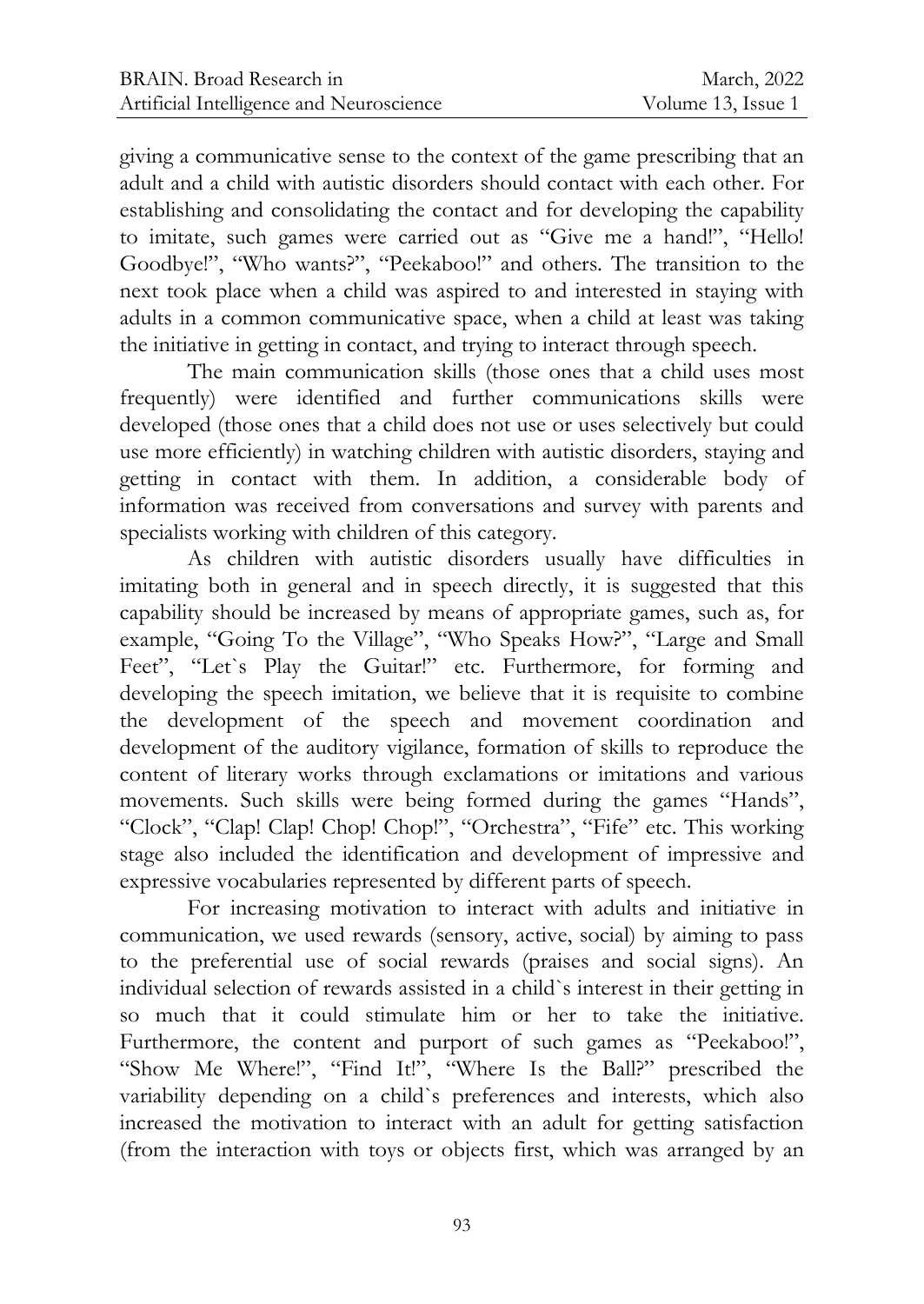adult, and then directly from the interaction with this adult). Each lesson and each game or exercise as part of one lesson was carried out emotionally. In one respect, it motivated a child to interact; in the other respect, it provoked initiative in the attempts to initiate those activities that could be the most relevant, interesting and desired for a child in the course of communication with an adult. For establishing independence, initiative and motivation to interact with other people, the games that assisted a child in distinguishing and naming himself/herself were arranged. They were such games as "Who Wants?", "Who Is This?", "Me!" and others.

Multiple repetitions of the same games with different lexical content, using which was based on the work with peculiarities of children with autistic disorders, besides the didactic purpose, (striving to repeat the same procedure, stereotypy, antipathy towards innovations and changes, etc.), did not just further the vocabulary expansion, but provided an opportunity to drill the same actions.

Shifting from the apprehensible communication skills to the use of verbal means of communication was through such instructions as "Name it!", "Tell me!" and such questions as "Who is this?", "What is this?", "Which?" and others. In the cases when a child did not respond, an adult, after making a pause, answered instead of him/her. If a child at least made the smallest attempt to give himself/herself a verbal answer or reproduce an answer after an adult (even in failed attempts), it was obligatorily encouraged with a praise and a respective incentive. The games "Show and Name It!", "Name a Part of Body!" etc. can be taken as examples.

The discrepancies found in the inability to the monologue and dialogue speech induce an individual combination, alteration and duration of the use of games and tasks suggested in the methods. Initial dialoguemonologue speech skills were formed individually and variably. If a child used the speech, general logopedic games and exercises were used with reference to abilities and particularities of every individual child. Children, who had low or zero speech activity levels detected during an ascertaining stage of the research (63.1% examined children), required a longer period for the aforesaid conditions to form.

It is known that the learning of the grammatical system of a language means a gradual development of the whole cognitive activity of a child, his/her acquisition of logical operations of generalisation to be performed in using word combinations in a various semantical and notional context. Thus, the course of learning of every part of speech shows a complex and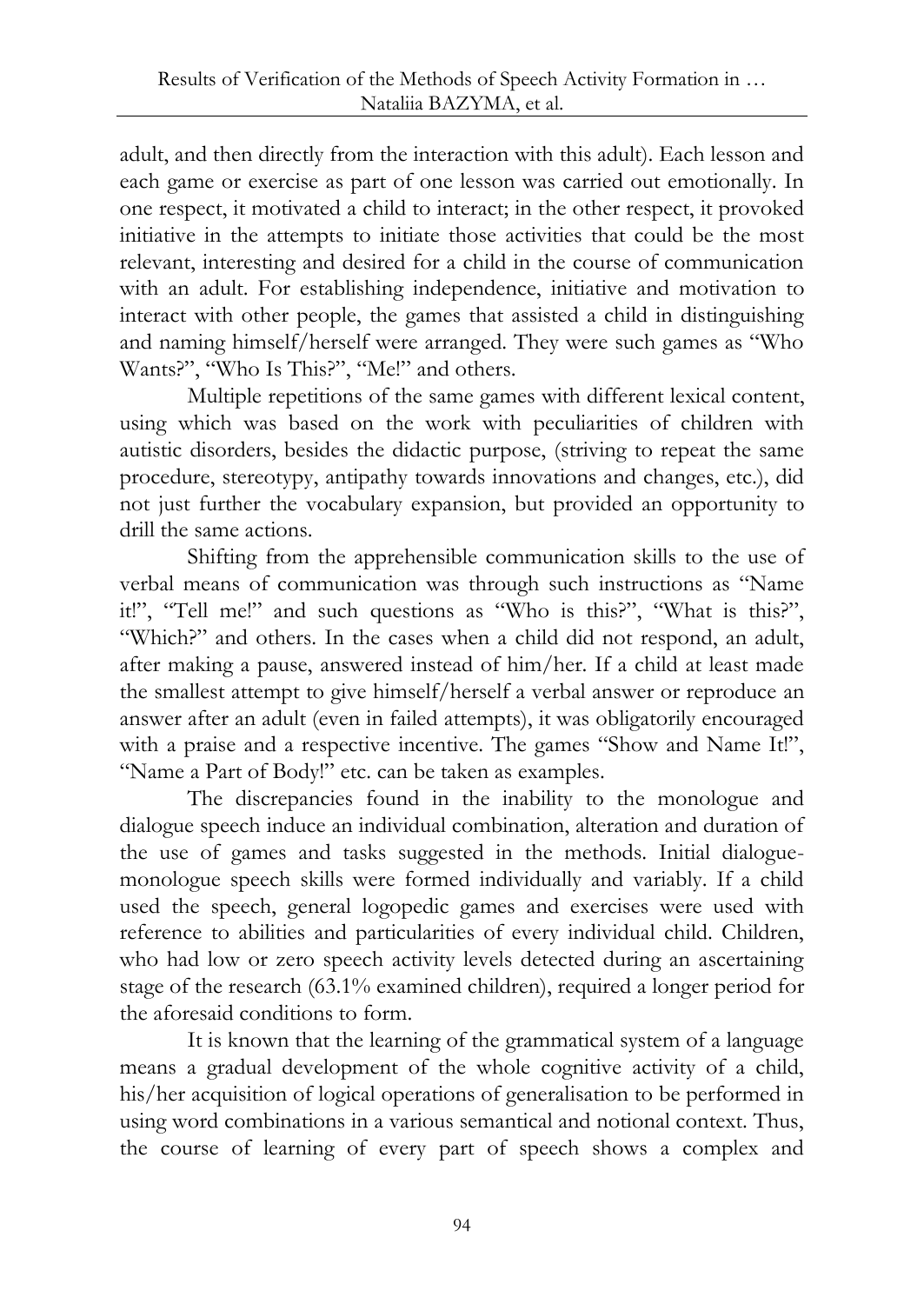multifaceted relationship of the children`s speech and cognitive activity development. The speech activity formation stipulates the elaboration of a grammatical speech component based on the development of speech (grammatical) skills of a pre-schooler, which can show not only the language lows, specifics of the oral-colloquial speech, but regularities of an individual`s thinking progress, his/her exploring the environment (Lalaeva, 2003; Pakhomova, 2006; Sichkarchuk, 2011; Sobotovich, 1989). Hence, the formation of speech activity in children with autistic disorders envisages a practical familiarisation with grammatical forms of words in a native language (morphological composition – parts of speech) and acquisition of the main word formation means; formation of a grammatical apprehension of a native language and fixed associative links. For this purpose, the following games were suggested: "Repetitions", "Do the Same!", "Do As In the Picture!", "A Colour to a Colour", "Shape", "Find the Similar", "Dwarves and Giants", "More-Less" and others.

It was prescribed that some games from the previous stages were to be included, if the previous stages admitted just the reproduction of movements depending on a game situation or the pronunciation of particular words or phrases, this stage then envisaged the direct reproduction of a versed text of a game, e.g. "Hands", "Chop and Clap", "Water", "Pat-a-Cake", "Tree" and others.

One of the abnormalities of speech disorders in autistic children is an unformed phrasal speech, its syntactic structure. Depending on a level of the speech development of senior preschool children with autistic disorders, the complex of sounds, vocalisation, a babbling word or a particular word, phrase and a sentence in certain cases can serve as means of expression of thoughts. Therefore, we have identified such aspects of the phrasal speech formation in children with autistic disorders as matching adjectives to nouns, answering questions, making a simple sentence following the picture.

The created corrective-developmental methods of formation of the speech activity in senior preschool children with autistic disorders present psychological and pedagogical, general didactic and special conditions and interdependence and relationships of structural components and particular individual subjects of the pedagogical process of speech activity formation. They meet the program requirements to the speech development of senior pre-schoolers, regularities of the development of the speech function in ontogenesis and scientific-methodical principles and aspects of the speech development correction in speech disorders.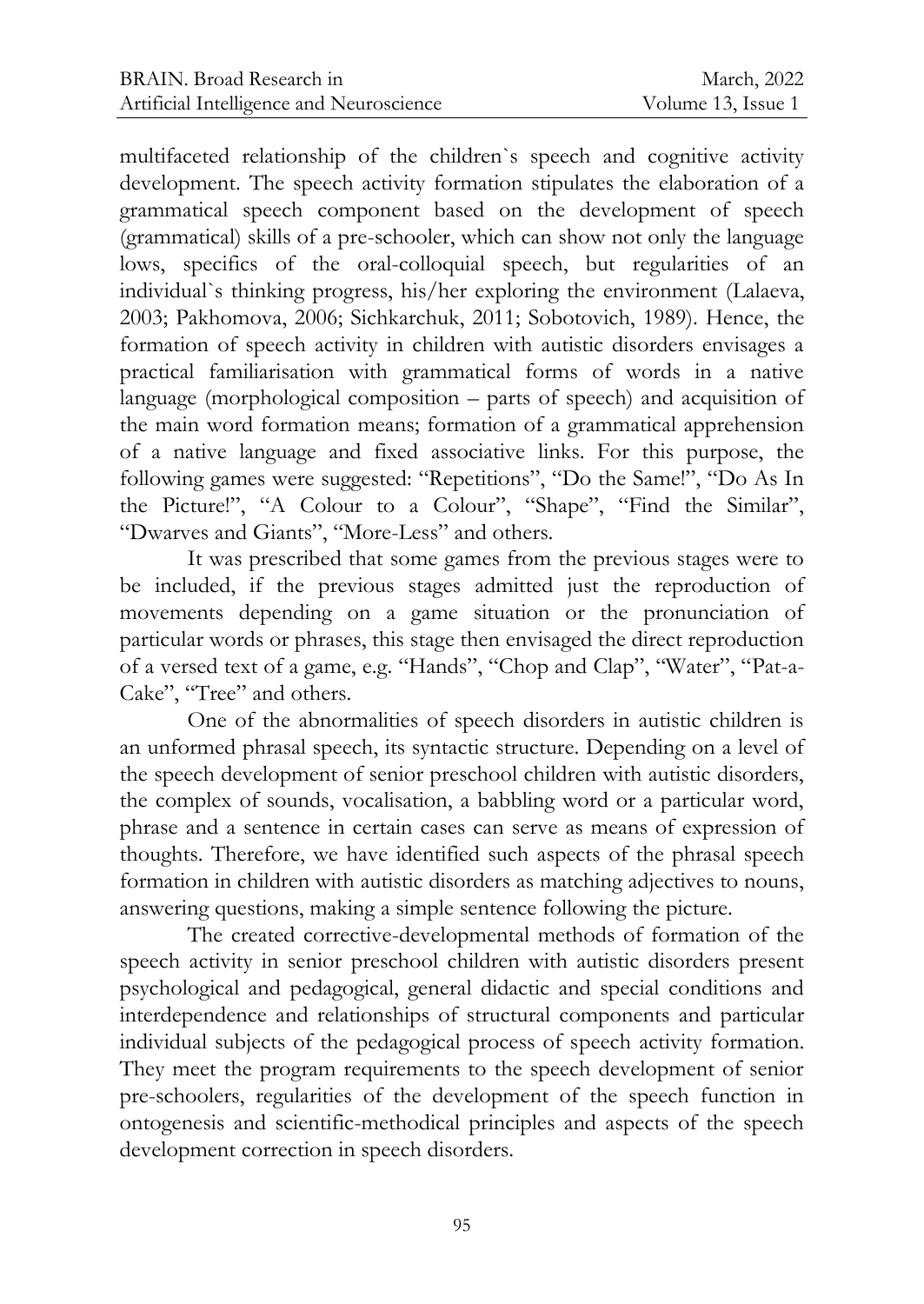The means for implementing the methods at different stages were observation of children with autistic disorders, staying with them, surveying parents and specialists working with children of this category, a nearby game, exercises and games for establishing a contact, developing the auditory vigilance, expanding apprehensible communication skills (verbal and nonverbal), developing the capability to imitate, teaching to be initiative and independent in general and in the process of communication in particular, expanding the passive and enriching the active vocabulary, forming skills to answer questions and to independently form elementary phrases, stimulation and cooperation with parents and specialists working with a child.

It should be pointed out that in view of the specifics of the psychological development of children with autistic disorders, there may be the temporary return to the use of methods and means of the previous stage in the cases of lower indices of the speech activity development. Furthermore, short, clear, apprehensible comments were used in relation to everything going on with a child and surrounding a child at the moment of interaction. The purpose of such comments was to improve a child`s orientation in the environment, to form links amongst objects, actions and their verbal indication, to signal about the conversation partner`s communicative presence, to form and to activate the speech activity.

These methods were introduced in parallel with the planning of the main educational and upbringing process. The experiment comprised 84 senior preschool children with autistic disorders. An experimental group and a control group were established for ensuring the efficiency of implementing the methods designed. The experimental group (EG) involved 46 children in, who a series of tasks from the corrective-developmental methods were proposed to in order to form the speech activity. The control group (CG) comprised 38 children, who were not involved in by the special education, but took part in the final function-speech stage of the forming experiment. Engaging children with autistic disorders in the experimental research, we did not select them according to specific markers (as level of speech activity or speech development, intelligence level, sociability etc.) and were guided only by the parents` consent. Thus, the experiment drew in senior preschool children with autistic disorders who had different speech activity levels.

The corrective-developmental lessons according to the methods and techniques suggested were carried out in an individual form due to different speech capabilities of children and typical autistic particularities. The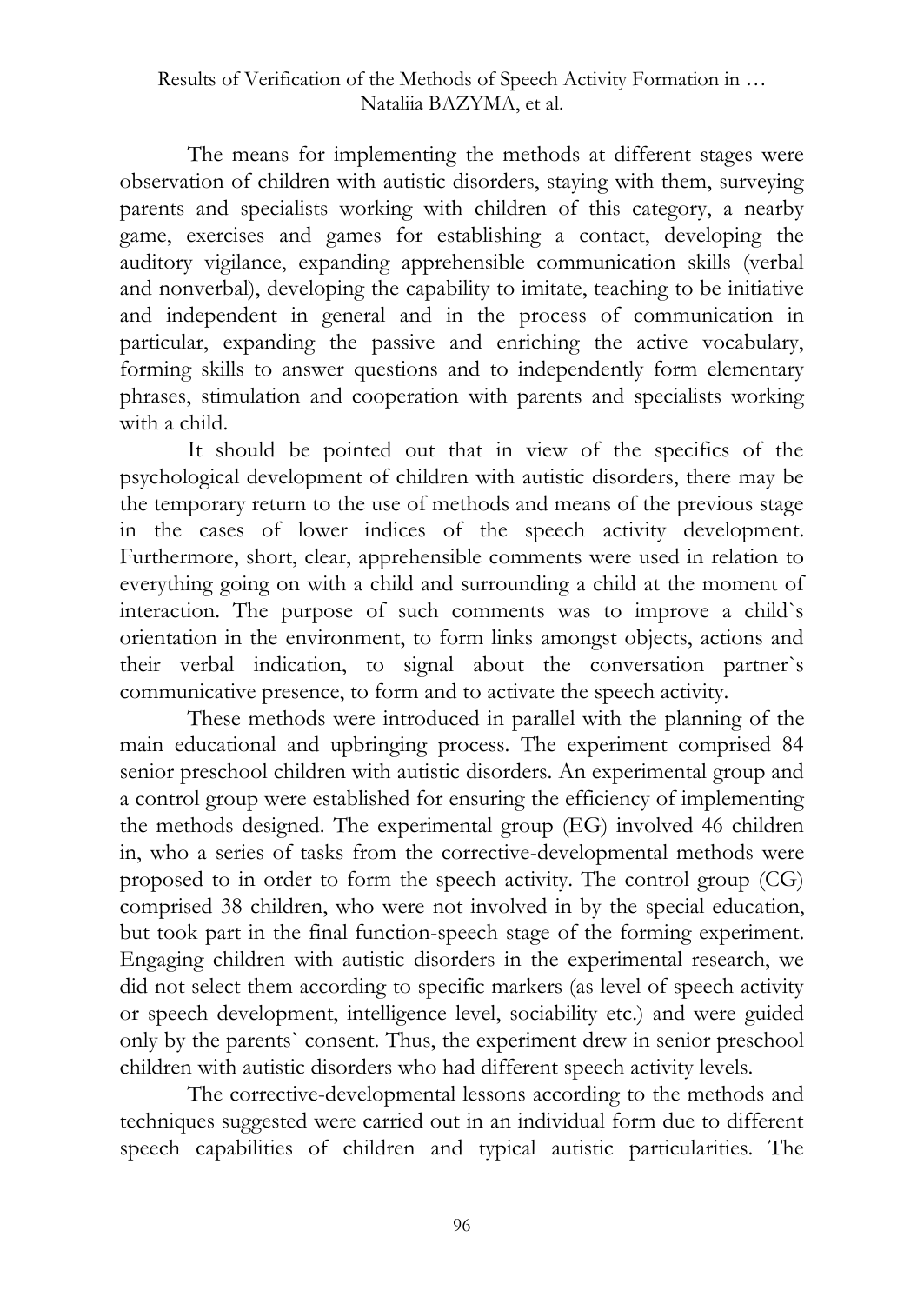corrective-developmental methods of speech activity formation met the program requirements to a senior preschool child`s development and principles of organisation of corrective activities with children with autistic disorders. A higher level of speech activity formedness was considered as a dynamic process, characterised with some specifics depending on a mechanism of origin of this speech abnormality, based on regularities of the speech ontogenetic development, and allowing for individual capacities of the motivation-volitional zone and a speech status of a senior preschool child with autistic disorders.

In the course of work, there were initial and final assessments of a child`s knowledge and skills, arrangement of mainly individual lessons in the circumstances usual for children in a positive atmosphere relying upon the playing moment of presentation and completion of tasks that made the application of the principle of individual and differentiated approach in view of intellectual capabilities of children significantly efficient, specifics of the emotional-volitional sphere, specifics of communicative manifestations, severity degree of defects requiring different levels of aid to be provided. Controlling assessments for assessing the efficiency of experimental methods and techniques of formation of speech activity in senior preschoolers with autistic disorders were carried out at the final stage. Such assessments looked like a series of diagnostic tasks for each speech activity component (motivation, initiative, pregnancy) similar to the summative research stage. In addition, the assessment criteria of completion of diagnostic tasks were the same both for the summative and forming stages of the research.

The designed methods of speech activity formation prescribe several levels of assistance: explaining how to do a task through a few similar examples by actively using visual aids; showing an example action or answer using similar materials so to form skills to answer by analogy; selecting an action or an answer from 2-3 options; giving an example action or answer for its reproduction; an action by imitating or saying an answer representatively; completing a task instead of a child by goading him or her to interact.

The analysis of scientific researches shows that children with autistic disorders have to activate and enrich the sensorium (sensory sphere), apart from the abovementioned aspects of corrective activities. It is known that the education of pre-schoolers is based on particular conceptions that are directly perceived by a child. The sensory processes are organically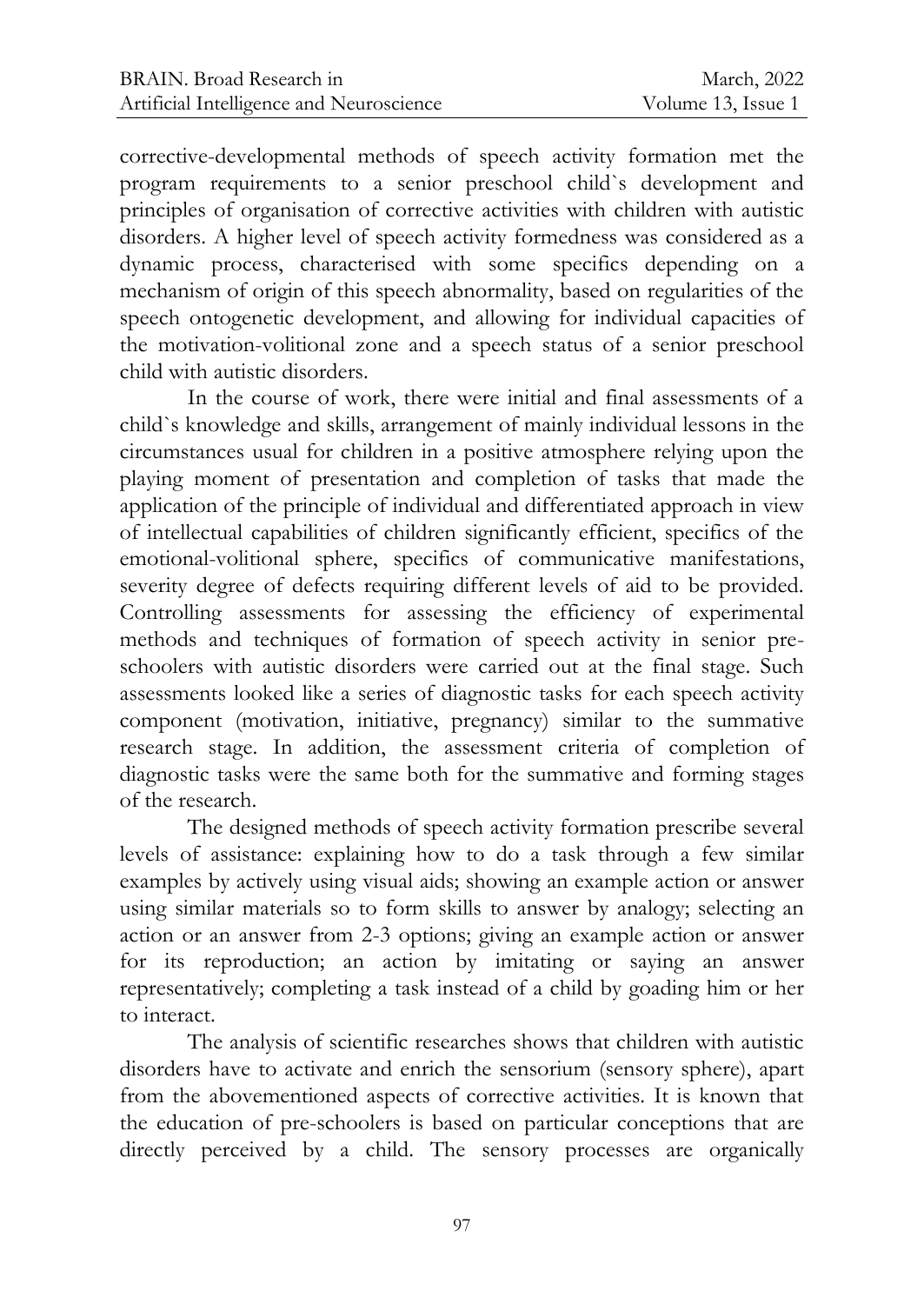incorporated in all the types and forms of a child`s interaction with the outside world, and they are an integral part of any valuable activities of a preschooler. It means, we suggest stimulating the children`s sensorium in every possible way in order to increase the emotional relevance of activities by using various sensory irritants; pictures, cards, illustrations, bright toys and items, books, torches etc. (visual tools), musical accompaniment, musical instruments, applause etc. (audial tools), running, jumps, marching, swinging, hugs, strokes, tickling etc. (tactile-vestibular means). However, it is obligatory though to take into account features of the sensory perception of children so to avoid any possible origin of auto-stimulations.

Hence, we believe that the speech activity forming during a simple emotionally significant activity can influence the progress of communicative activities and speech activity formation. The methods and techniques presented are a pedagogical system, every component of which can be considered as a particular system providing numerous interrelated typological and individual elements and subsystems. Due to this, the stageby-stage approach in building the educational-corrective process is based on attracting relatively independent components in a chronological order in line with the ontogenetic development of speech. Therefore, the designed methods and techniques represent all the requisite psychological-pedagogical conditions of the corrective-developmental activities with children with autistic disorders, which, in our opinion, ensure their due efficiency.

# **Results of completion of diagnostic tasks obtained by the children with autistic disorders**

Analysing the control and experimental groups formed for entrenching the model of corrective-developmental methods and techniques of speech activity formation, some positive changes were found. They had an influence on the general characteristics of the state of formedness of speech activity for this category of children.

At the final stage of entrenchment of the corrective-developmental methods and techniques of speech activity formation in senior pre-schoolers with autistic disorders, it was proposed to perform tasks of the methods and techniques for identifying a level of speech activity in senior preschool children with autistic disorders, which were used at the summative stage of the research.

Studying how senior preschool children with autistic disorders are able to readily and easy get into a contact with adults after the corrective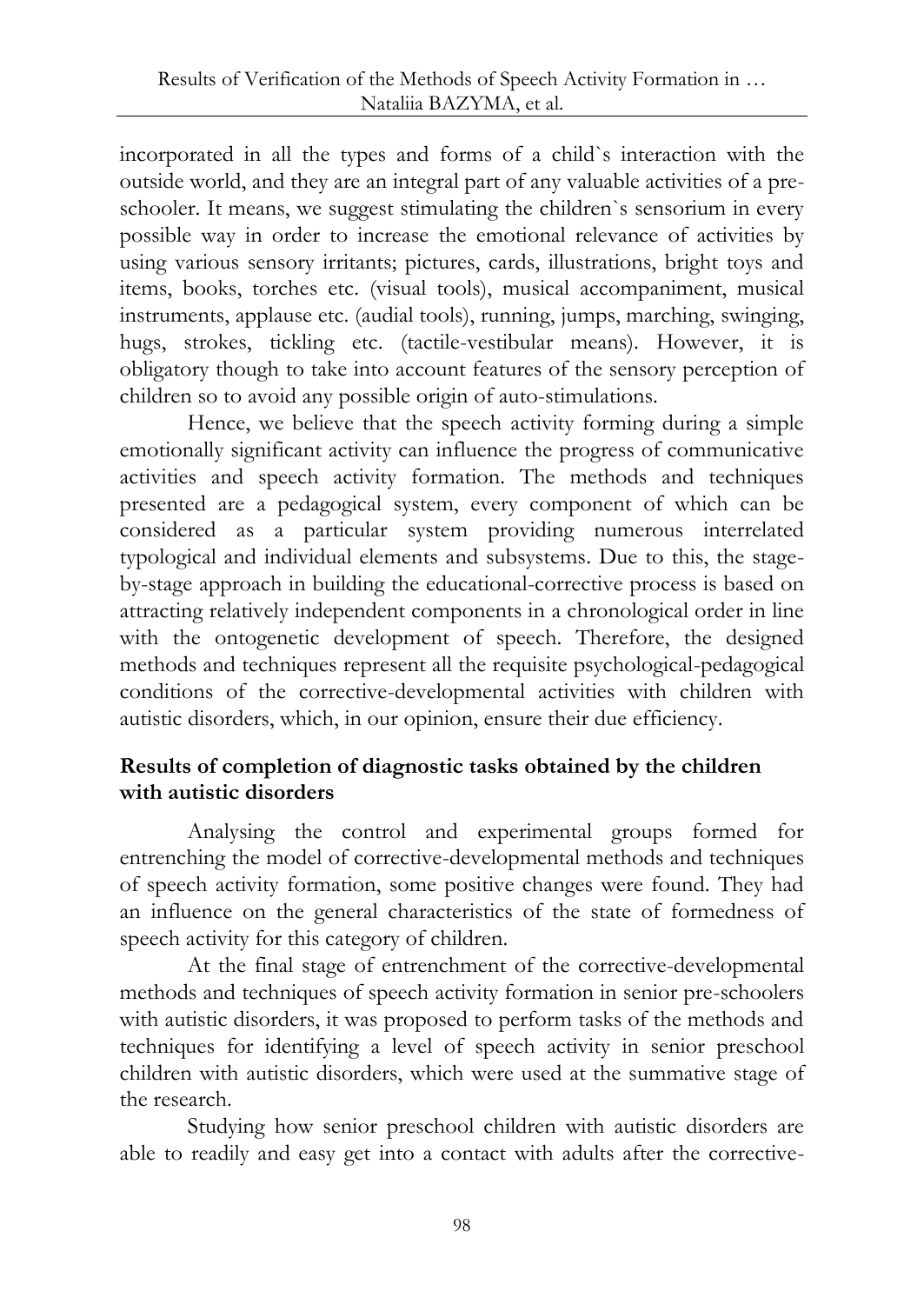developmental activities by following the methods of speech activity formation, we have found out that 13% children in the EG easily got into a contact with adults and showed their interest and activeness in communicating (a high level), close to 7.9% the CG children. 23.9% EG children and 15.8% CG children were getting into a contact with adults selectively (an adequate level). Not always successful interaction and selected contacts (an average level) were noted in 26.1% EG children and 13.2% CG children. Lack of initiative and a passive position in interaction (a low level) were detected in 26.1% EG children and 23.6% CG children. Lack of activeness, neglect of adults and evasion of interaction with them (a zero level) were observed in 10.9% EG children and 39.5% CG children. It should be pointed out that certain children (Maryna L., Oksana M.) got into a contact by using the skills learned at the lessons when completing the tasks of the methods suggested. Further, activeness was noted when children extended their hands to an adult, usually not showing any interest in interaction. It was considered as sign of their capability to interact. The data received are provided in Table 1.

| Levels   | CG        |               | EG        |               |
|----------|-----------|---------------|-----------|---------------|
|          | Number of | $\frac{0}{0}$ | Number of | $\frac{0}{0}$ |
|          | children  |               | children  |               |
| High     | 3         | 7.9           | 0         | 13            |
| Adequate |           | 15.8          | 11        | 23.9          |
| Average  | 5         | 13.2          | 12        | 26.1          |
| Low      |           | 23.6          | 12        | 26.1          |
| Zero     | 15        | 39.5          |           | 10.9          |

Table.1. Indices of the capability to interact with adults, in %.

Testing the capability of senior preschool children with autistic disorders to answer questions gave the following results: 21.7% EG children and 13.2% CG children answered questions asked by the adults (a high level); 21.7% EG children an 18.4% CG children turned out to be selectively capable to answer the questions verbally and non-verbally depending on a case (an adequate level); 26.1% EG children and 23.7% CG children were able to answer questions but required answers to be repeated or some additional motivation to answer and some assistance from an adult and preferred nonverbal responses (an average level); 19.6% EG children and 26.3% CG children were almost unable to answer questions (a low level);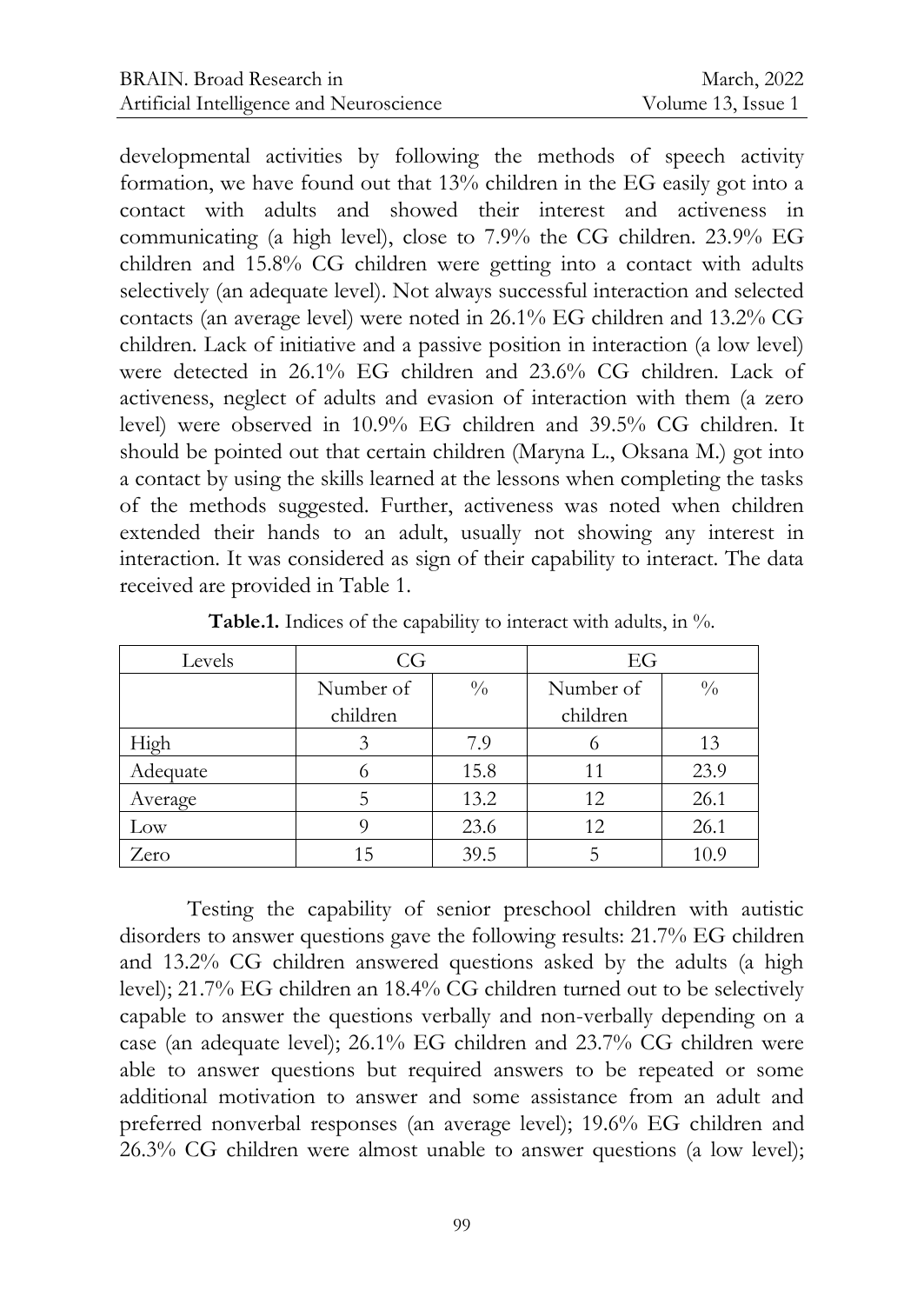10.9% EG children and 18.4% CG children did not give any response to an adult`s question at all (a zero level). The meaningful fact was that some children were waiting for a praise or treat after answering questions. The comparative characteristics is provided in Table 2.

| Levels   | CG        |               | EG        |               |
|----------|-----------|---------------|-----------|---------------|
|          | Number of | $\frac{0}{0}$ | Number of | $\frac{0}{0}$ |
|          | children  |               | children  |               |
| High     |           | 13.2          | 10        | 21.7          |
| Adequate |           | 18.4          | 10        | 21.7          |
| Average  |           | 23.7          | 12        | 26.1          |
| Low      | 10        | 26.3          |           | 19.6          |
| Zero     |           | 18.4          |           | 10.9          |

**Table.2.** Indices of the capability to answer questions, in %.

Regarding the study of the presence of a response of senior preschool children with autistic disorders to their names, children were addressed by their names with one of the forms preferred in child care facilities and at home, which was chosen for constant use. After completing the study, it was found out that 60.9% EG children and 47.4% CG children had a response to their names (a high level), 19.6% EG children and 15.8% CG children responded almost always (an adequate level), 10.9% EG children and 13.2% CG children did not always respond to their names (a moderate level), 6.5% EG children and 21% CG children hardly ever responded to their names (a low level). Beyond that, the EG children did not include such ones who did not react on their names (a zero level), whereas the CG made 2.6%. The data received is shown as a diagram (Fig.1).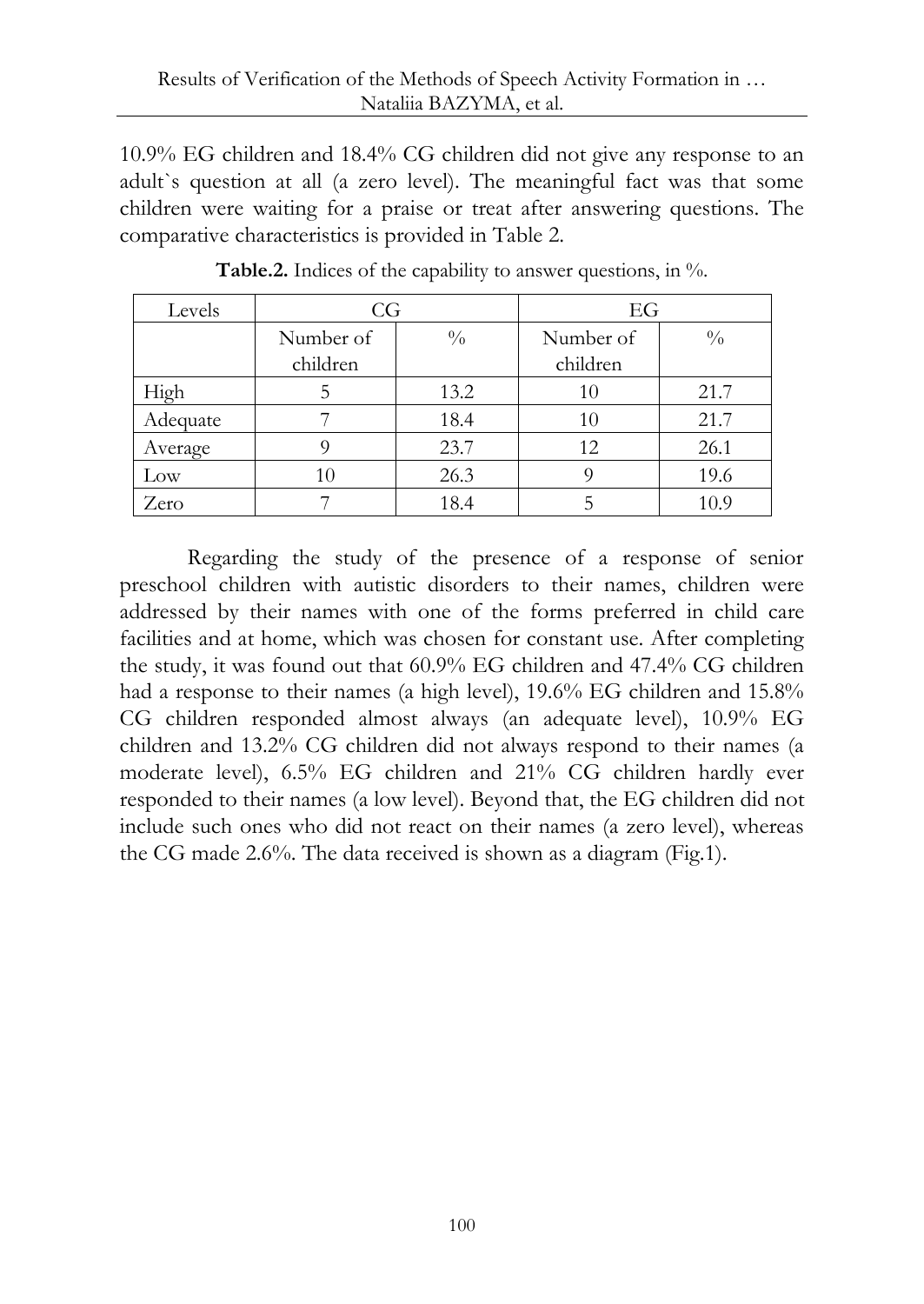

*\*green – high level; blue – adequate level; yellow – average level; pink – low level; red – zero level* **Fig.1.** *Indices of the present response to an own name, in %.*

47,4<br>
15,8 <sup>21</sup><br>
13,2<br>
13,2<br>
cg <sup>2,6</sup><br> *egh level; blue – adequate level; yellow –*<br>
Fig.1. *Indices of the present res*<br>
turned out, the correct use of<br>  $\%$  CG children and 5.3<br>  $\%$  CG children and 15.8<br>
cmp control (an It turned out, the correct use of the pronoun "I" (a high level) was present in 10.9% EG children and 5.3% CG children. 43.5% EG children and 23.6% CG children tended to use personal pronouns correctly, including the pronoun "I" (an adequate level), 13% EG children and 7.9% CG children spoke about themselves mainly in the third person singular or called themselves by name, rarely using the pronoun "I" (a moderate level), 15.2 % EG children and 15.8% CG children did not have a pronoun "I" but tried to name themselves (a low level). Furthermore, 17.4% EG children and 47.4% CG children did not use the pronoun "I" and were not willing to present themselves and their needs (a zero level). The data received are presented in Table 3.

| Levels   | CG        |               | EG        |               |
|----------|-----------|---------------|-----------|---------------|
|          | Number of | $\frac{0}{0}$ | Number of | $\frac{0}{0}$ |
|          | children  |               | children  |               |
| High     |           | 5.3           |           | 10.9          |
| Adequate |           | 23.6          | 20        | 43.5          |
| Moderate |           | 7.9           |           | 13            |
| Low      |           | 15.8          |           | 15.2          |
| Zero     | 18        | 47.4          |           | 17.4          |

Table.3. Indices of the use of the pronoun "I", in %.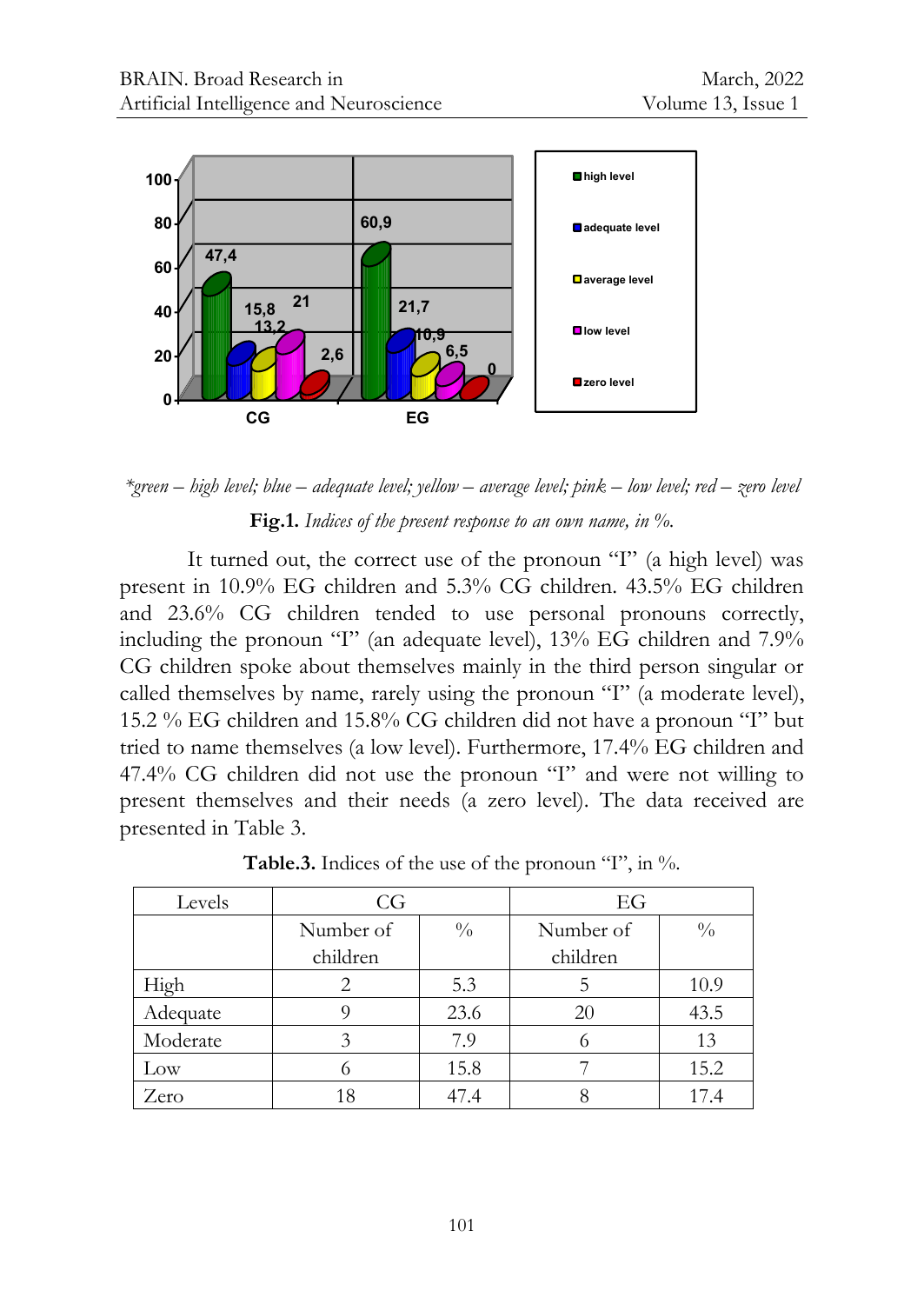The study results about the use of "Yes" and "No" in speech showed that 32.6% EG and 21% CG children actively used the words "Yes" and "No" (a high level), 26.1% EG children and 15.8% CG children selectively used these words in speech (an adequate level), the presence of the words "Yes" and "No" in speech only in some cases (a moderate level) was present in 10.9% EG children and 10.5% CG children, 13% EG children and 13.2% CG children did not use the said speech almost at all (a low level), and 17.4% EG children and 39.5% CG children did not use the words "Yes" and "No" at all (a zero level). The quantitative indices are provided as a diagram (Fig.2):





Certain children (David T., Maria Ya., Polina T.) did not use the pronoun "I" and words "Yes" and "No" just in using the said words in the exercises and games of the methods suggested and situations with a similar context.

The capability of children with autistic disorders to follow the situational instructions in a correct way expressing interest in following them (a high level) was shown by 26.1% EG children and 13.2 CG children. 43.5% EG children and 39.5% CG children selectively followed the situational instructions (an adequate level). 13% EG children and 5.3% CG children demonstrated their capability to follow the situational instructions with the help of an adult (an average level). 6.5% EG children and 28.8% CG children were not willing to follow the situational instructions and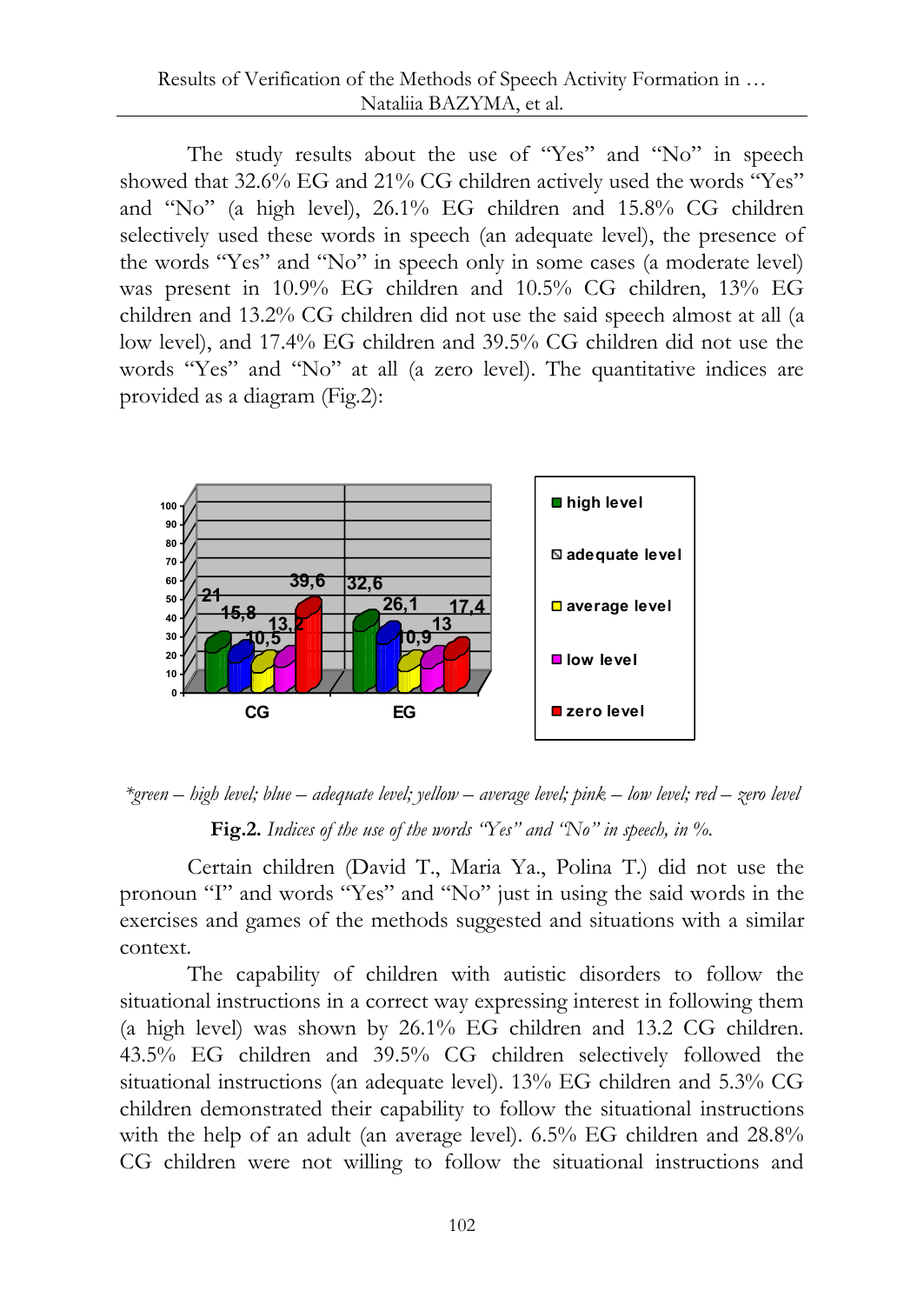expressed their negative attitude when asked again to follow the instructions (a low level). 10.9% EG children and 13.2% CG children did not respond to the instructions, ignored the experimenter (a zero level).

It was observed that children, who selectively followed instructions (an adequate level, an average level), were usually willing to follow those instructions taking priority of changing an activity to a more interesting one. The quantitative indices can be unravelled according to the diagram (Fig.3).



*\*green – high level; blue – adequate level; yellow – average level; pink – low level; red – zero level* **Fig. 3.** *Indices of the implementation of instructions in a situation, in %.*

17.4% EG children and 7.9% CG children showed their capability to follow non-situational instructions calling for a child to stop an activity or to change it (a high level). 34.8% EG children and 31.6% CG children followed non-situational instructions selectively or incompletely (an adequate level). 17.4% EG children and 7.9% CG children appeared to be able to follow non-situational instructions only with the help and under the guidance of an adult (a moderate level). 17.4% EG children and 34.2% CG children had no desire to follow non-situational instructions and expressed their negative attitude (a low level). 13% EG children and 18.4% CG children did not respond to instructions, ignored the experimenter (a zero level). It should be mentioned that instructions requiring to stop or to change an activity were substantiated with the stimuli important for a child and implemented more frequently and more willingly. The quantitative indices are provided as a diagram (Fig.4).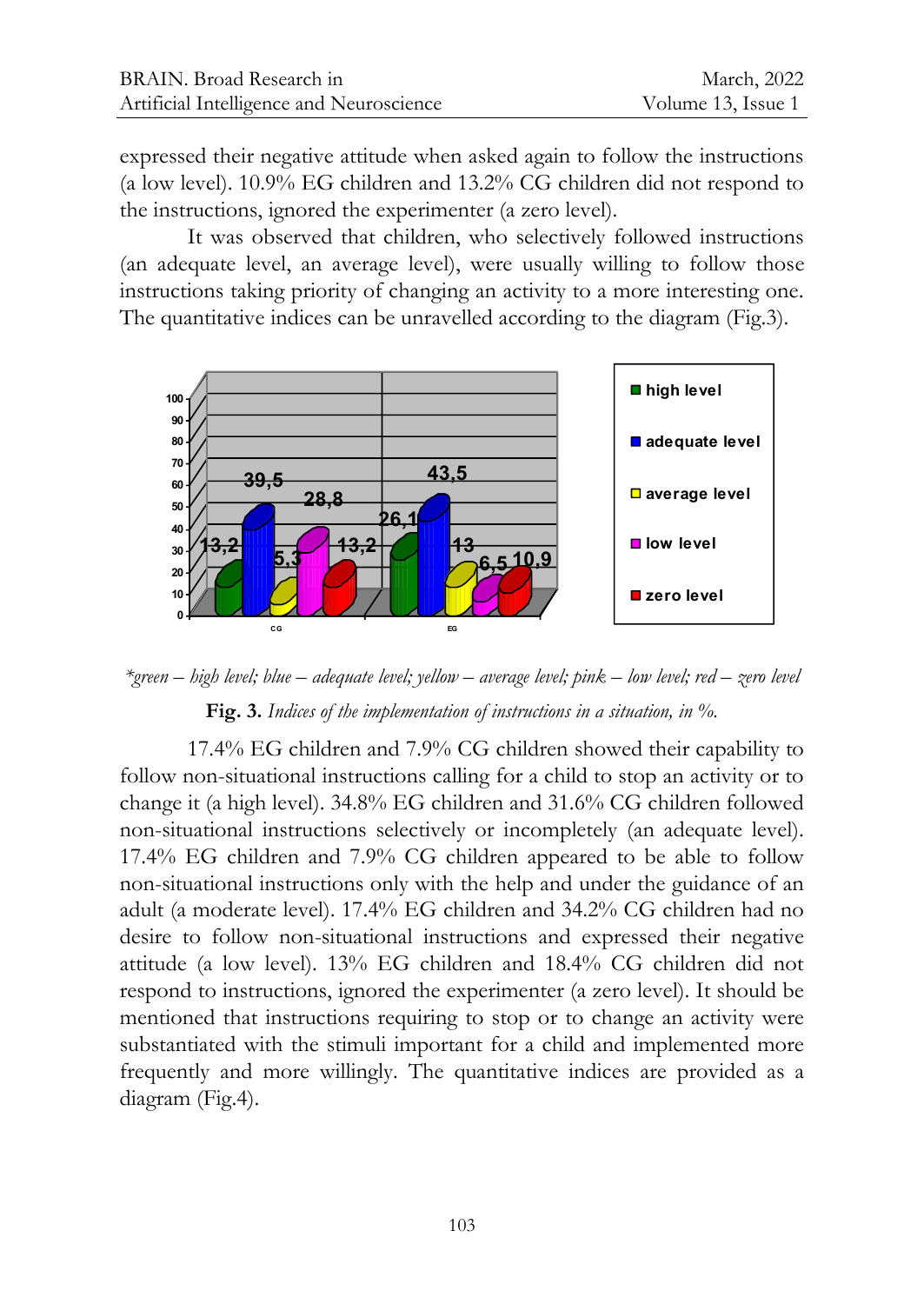

*\*green – high level; blue – adequate level; yellow – average level; pink – low level; red – zero level* **Fig. 4.** *Indices of the implementation of instructions beyond a situation, in %.*

Regarding the level of expressive speech development after studying under the corrective-developmental methods of speech activity formation, particularly, the presence of personal expressions in interacting with adults, the examination results appeared to be as follows: 26.1% EG children and 18.4% CG children used certain expressions in interaction (a high level); 19.6% EG children and 7.9% CG children speak rarely on their own (an adequate level); it was noted that expressions were present in 26.1% EG children and 5.3% CG children only in response to questions (a moderate level); 15.2% EG children and 31.6% CG children had expressions as clichés or echolalias, sound imitations and vocalisations (a low level); 13% EG children and 34.2% CG children were not willing to communicate, but used expressions in the course of interaction (a zero level). In particular, speech anxiety was typical for Nadia K. when the girl spoke quite a lot, and her speech was pretty grammatical and stylistic, but the communicative orientation was not noted that often. The quantitative indices are provided in Table 4.

| Levels   | CG        |               | ЕG        |               |
|----------|-----------|---------------|-----------|---------------|
|          | Number of | $\frac{0}{0}$ | Number of | $\frac{0}{0}$ |
|          | children  |               | children  |               |
| High     |           | 18.4          | 12        | 26.1          |
| Adequate |           |               |           | 19.6          |
| Moderate |           |               |           | 26.1          |

**Table.4.** Indices of the presence of personal expressions in interaction, in %.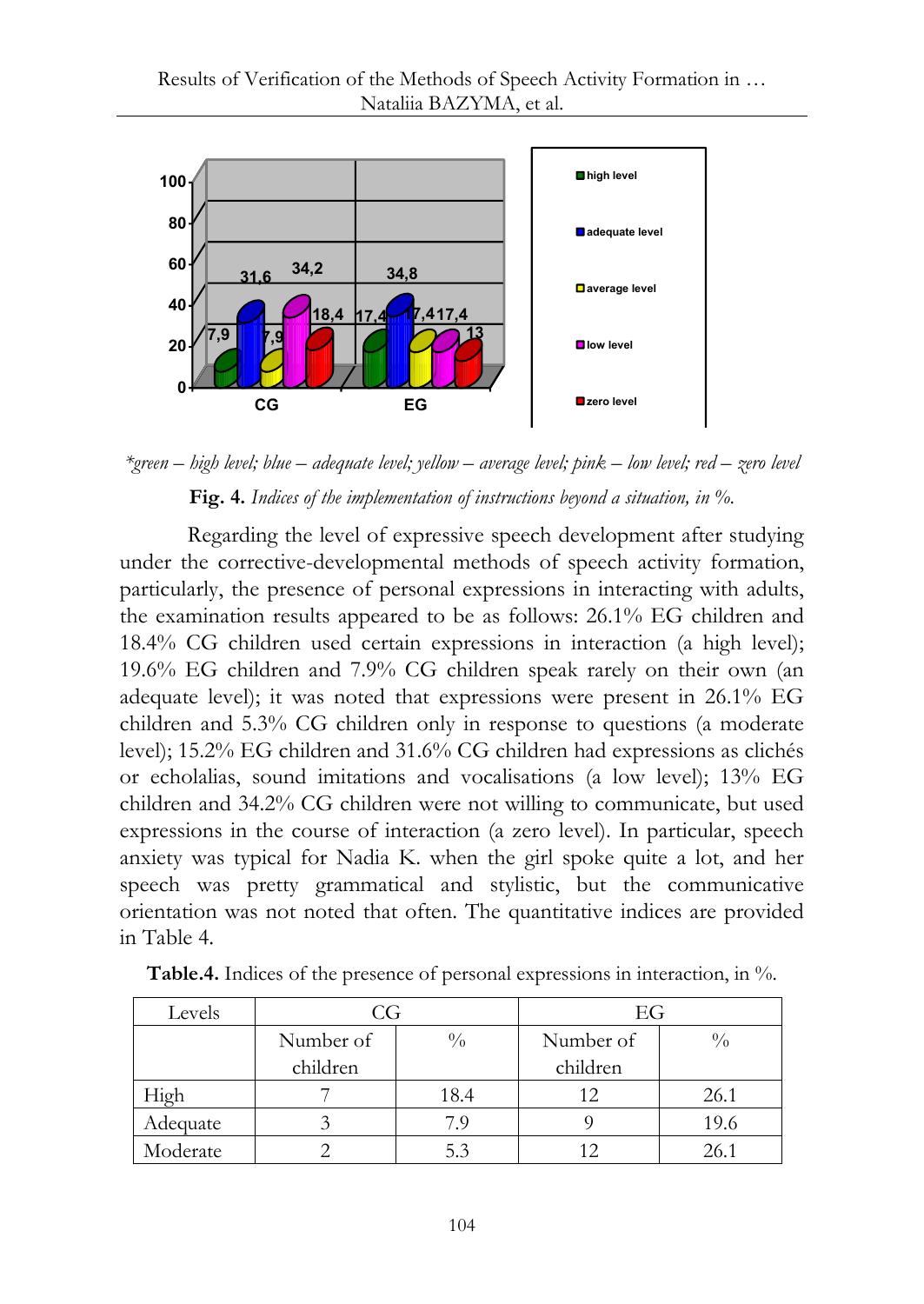| Low           | $\sim$ | J I .U      | - | $\overline{\phantom{0}}$<br>∽<br>-<br>1 J . L |
|---------------|--------|-------------|---|-----------------------------------------------|
| err<br>$\sim$ | . .    | <b>JU.O</b> |   | $\overline{ }$                                |

After the corrective-developmental methods had been entrenched, 19.6% EG children and 13.2% CG children of all the children with autistic disorders expressed a desire both verbally and non-verbally depending on situations (a high level), 23.9% EG children and 18.4% CG children could express a desire both verbally and non-verbally, but the non-verbal expression of desires was noted that more often (an adequate level), 32.6% EG children and 31.6% CG children expressed a desire mainly in a nonverbal manner (a moderate level), 15.2% EG children and 26.3% CG children hardly ever expressed a desire and mainly non-verbally (a low level), and 8.7% EG children and 10.5% CG children almost did not express a desire (a zero level). The results of the study are presented in Table 5.

| Levels   | CG        |               | EG        |               |
|----------|-----------|---------------|-----------|---------------|
|          | Number of | $\frac{0}{0}$ | Number of | $\frac{0}{0}$ |
|          | children  |               | children  |               |
| High     |           | 13.2          |           | 19.6          |
| Adequate |           | 18.4          |           | 23.9          |
| Moderate | 12        | 31.6          | 15        | 32.6          |
| Low      | 10        | 26.3          |           | 15.2          |
| Zero     |           | 10.5          |           |               |

**Table. 5**. Indices of the ways to express a desire, in %.

The description of the quantitative and qualitative analysis of testing the vocabulary of senior preschool children with autistic disorders after studying under the corrective-developmental methods of speech activity formation is provided in the annex !!!!!

Studying the monologue speech capability produces the following results: no child showed a high level of monologue speech at the final stage. The analysis of the data received in the study defined that the capability to speak in a monologue on an interesting topic (an adequate level) was present in 37% EG children and 26.3% CG children. Monologue expressions in the form of phrases, clichés and echolalias as a communicative method (a moderate level) were detected in 21.7% EG children and 7.9% CG children. The communication in the form of sound imitations, sound complexes and vocalisations (a low level) was present in 17.4% EG children and 7.9% CG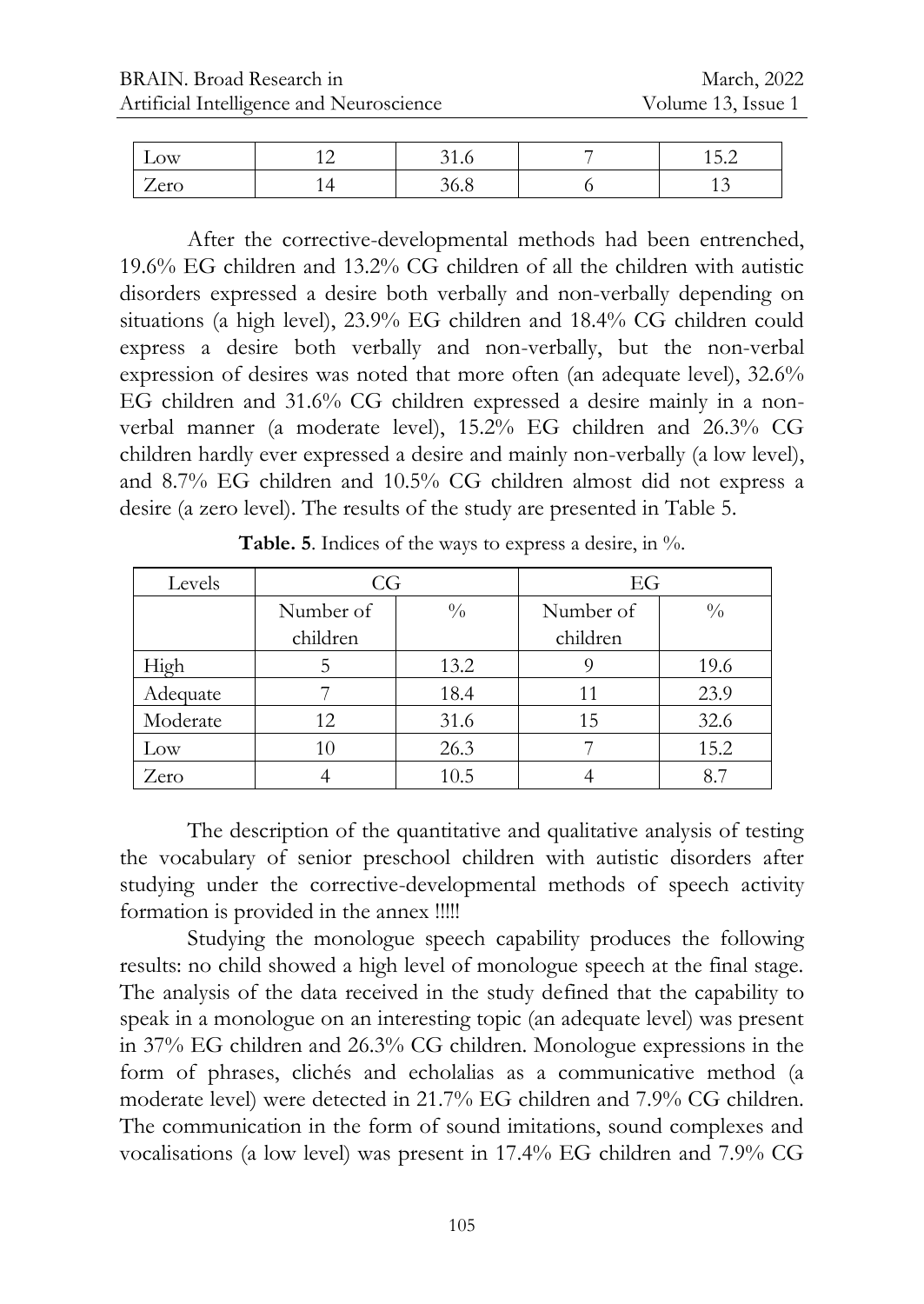children. 23.9% EG children and 57.8% CG children appeared to be unable to speak in a monologue. The quantitative indices are provided as a diagram (Fig.5):



*\*green – high level; blue – adequate level; yellow – average level; pink – low level; red – zero level*

# **Fig.5.** *Monologue speech capability indices, in %.*

As observed, the children with autistic disorders, who took part in the educational experiment, did not include any children with a high level of dialogue speech. The skill to conduct a dialogue only on apprehensible and interesting topics (an adequate level) was natural for 21.7% EG children and 13.1% CG children. The capability to answer questions on easy topics (a moderate level) was developed in 34.8% EG children and 15.8% CG children. 19.6% EG children and 5.3% CG children appeared to be able to answer questions by using clichés or echolalias, or sound complexes, sound imitations and vocalisations in the answer (a low level). 23.9% EG children and 65.8% CG children appeared to be unable to conduct a dialogue (a zero level). The quantitative indices are provided in the form of diagram (Fig.6):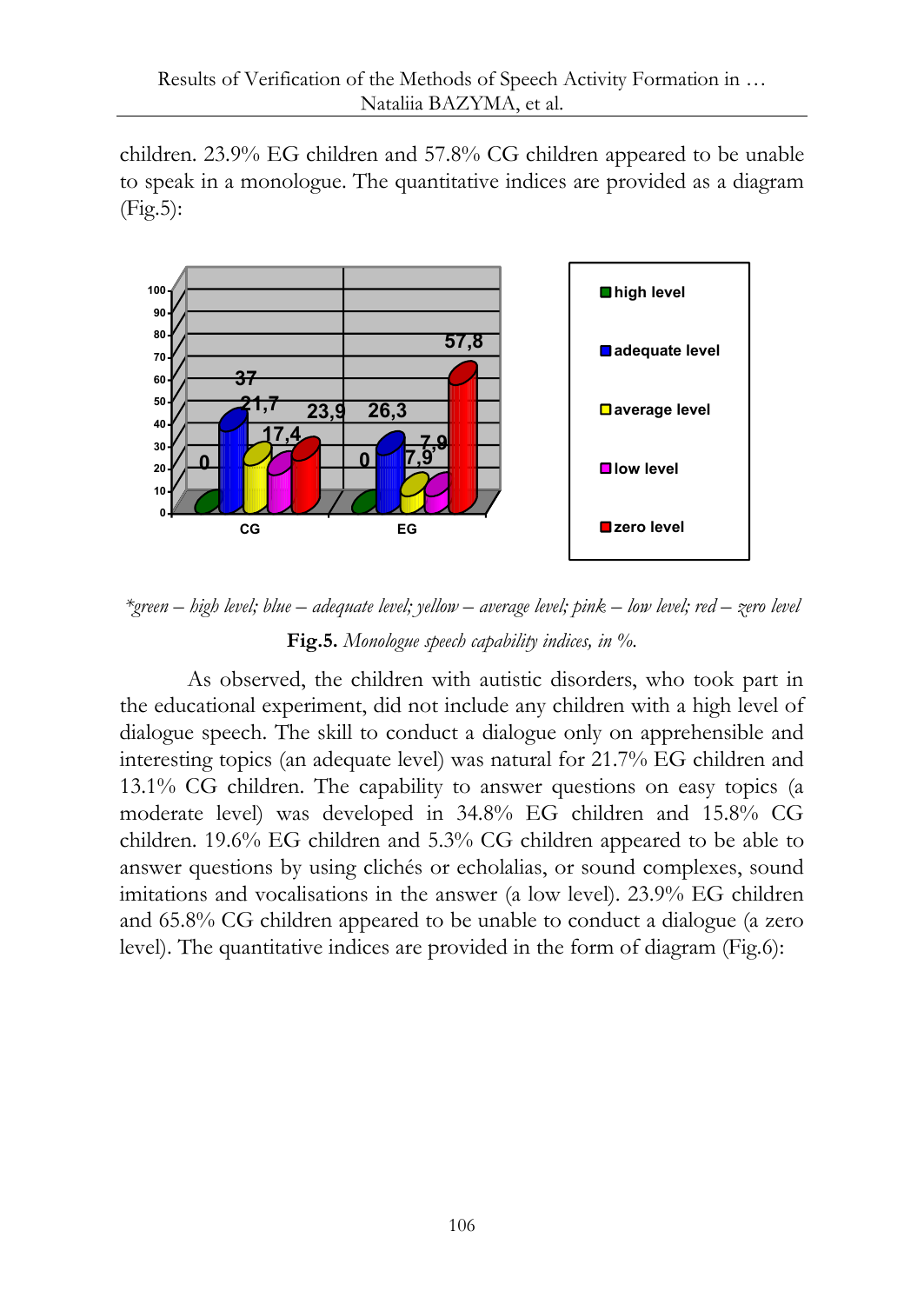

*\*green – high level; blue – adequate level; yellow – average level; pink – low level; red – zero level* **Fig.6.** *Indices of the dialogue speech capability, in %*.

4.3% children in the experimental group were identified amongst the children with autistic disorders as those who used extended sentences in the active speech, whereas the control group had no such children. The children, who mainly used non-extended sentences, phrases in the active speech made 41.3% in the experimental group and 23.7% in the control group. The children, who were noted for their predominant use of word combinations, words, phrases, made 26.1% in the experimental group and 13.2% in the control group. The children, who preferred to use sound imitations, sound complexes and vocalisations, made 17.4% in the experimental group and 44.7% in the control group. Mute children meaning those who did not show any speech activity at all were 10.9% of all the children in the experimental group and 18.4% in the control group. The quantitative indices are shown on the diagram (Fig.7):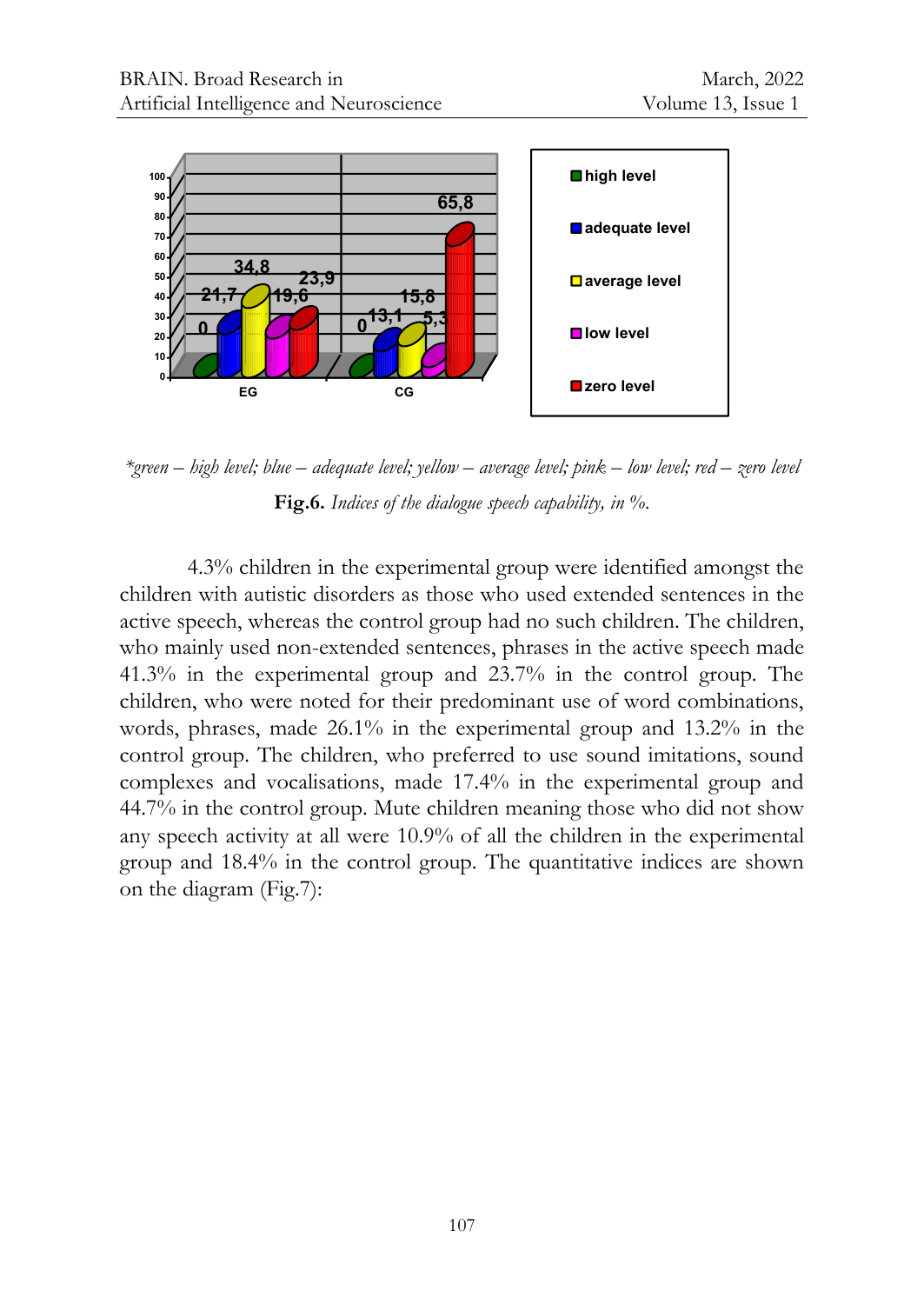

*\*green – high level; blue – adequate level; yellow – average level; pink – low level; red – zero level* **Fig.7.** *Indices of the use of corresponding language units according to the results of the final summative experiment, in %.*

The active diagnosing was applied in specific cases for correcting the individual approach and content of corrective influence, which had a significant impact on the experiment results. To review the potency of research and experimental activities, we had a control comparative experiment based on the data of the summative experiment carried out before and after the forming experiment.

According to the data of the control assessment (under the set criteria and indices of formedness of speech activity), it was found that the children in the experimental group had significant positive changes influencing the general characteristics of speech activity formedness. According to the results of the contrastive-comparative analysis, the data received proved our predictions about the lowest level of speech activity in senior preschool children with autistic disorders in comparison with the normal level, which could slightly increase in the course of respective corrective-developmental activities according to the suggested methods of speech activity formation.

# **Conclusions**

According to the research tasks, we have designed the correctivedevelopmental methods of formation of speech activity in senior preschool children with autistic disorders, determined their didactic content and main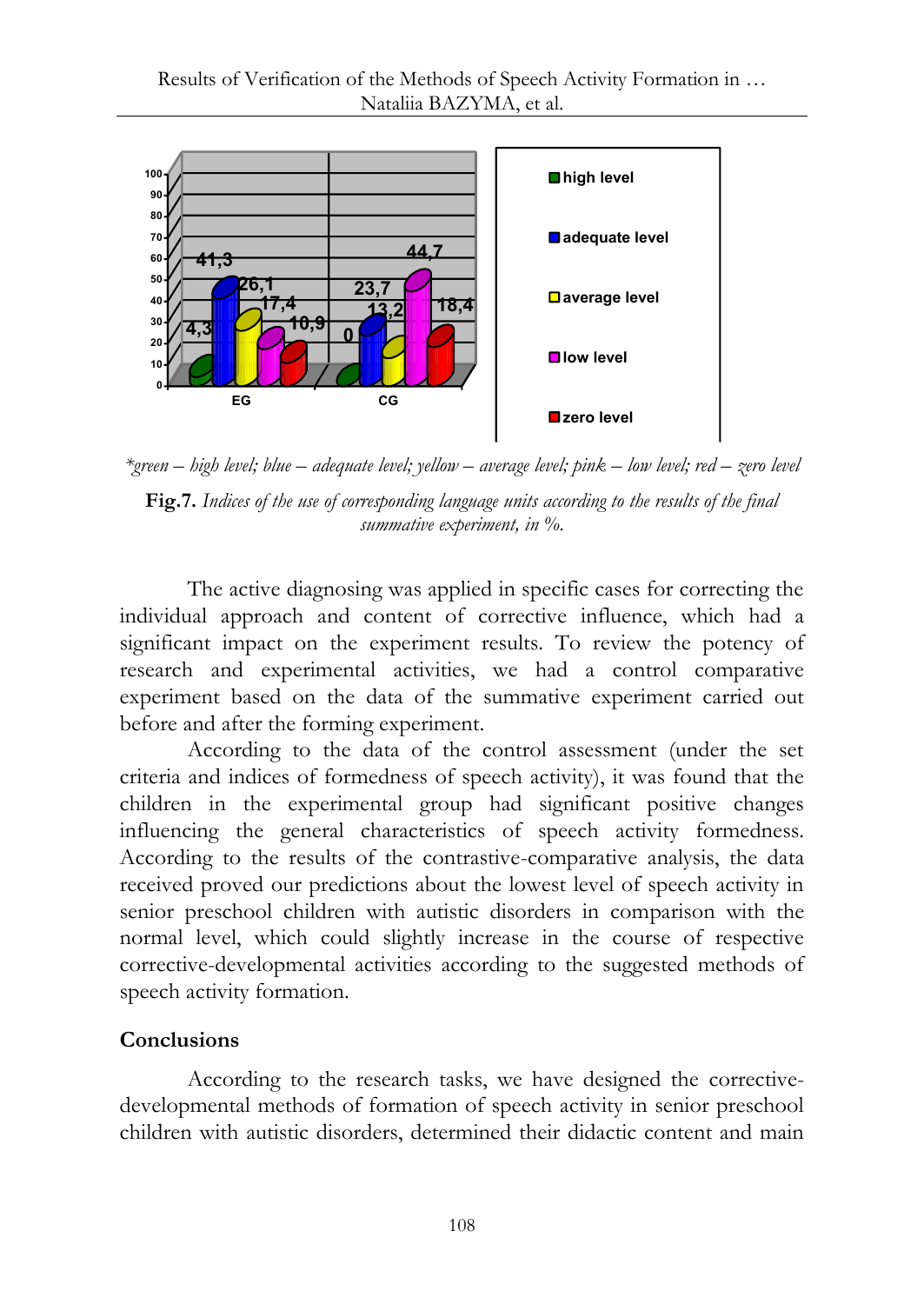stages of entrenchment: research-diagnostic, correction-activity and function-speech.

Working on the corrective-developmental methods, we have taken into consideration the results of the summative stage of the research, program requirements to speech development of senior pre-schoolers, level of speech capabilities of every child, regularities of the speech function development in ontogenesis and scientific-methodical principles and trends of correction of speech development in children with speech disorders.

As per the principles substantiated, the research-diagnostic, correction-activity and function-speech stages of our methods have outer and inner relationships observed. Furthermore, the determined stages of the corrective-developmental methods are closely interrelated and characterised as being united in a continuous pedagogical process, and the skills, knowledge and habits acquired by senior pre-schoolers with autistic disorders are considered as an integral system.

We have assigned initiative as capability to speak in a monologue, motivation as capability to speak in a dialogue, content-richness as fullness of the active oral speech with language units as well as sound imitations, sound complexes and vocalisations comprehensible for a child with autistic disorders (words, word combinations, phrases, sentences) to the main components of speech activity. Thus, we have processed and generalised the results of identification of levels of speech activity formedness as capability to speak in a monologue and dialogue and use of particular language units according to the quantitative indices after entrenching our methods and techniques.

The versatility of the contingent of children with autistic disorders determined the necessity to design special methods of speech activity formation in accordance with the specifics of their defect structure and in view of a level of speech and intellectual development.

#### **References**

- Behas, L., Maksymchuk, B., Babii, I., Tsymbal-Slatvinska, S., Golub, N., Golub, V. … Maksymchuk, I. (2019). The influence of tempo rhythmic organization of speech during gaming and theatrical activities on correction of stammering in children. *Journal of Physical Education and Sport*, 19 (4), 1333- 1340.<http://efsupit.ro/images/stories/august2019/Art%20193.pdf>
- Demchenko, I., Maksymchuk, B., Bilan, V., Maksymchuk, I., & Kalynovska, I. (2021). Training Future Physical Education Teachers for Professional Activities under the Conditions of Inclusive Education. *BRAIN. Broad*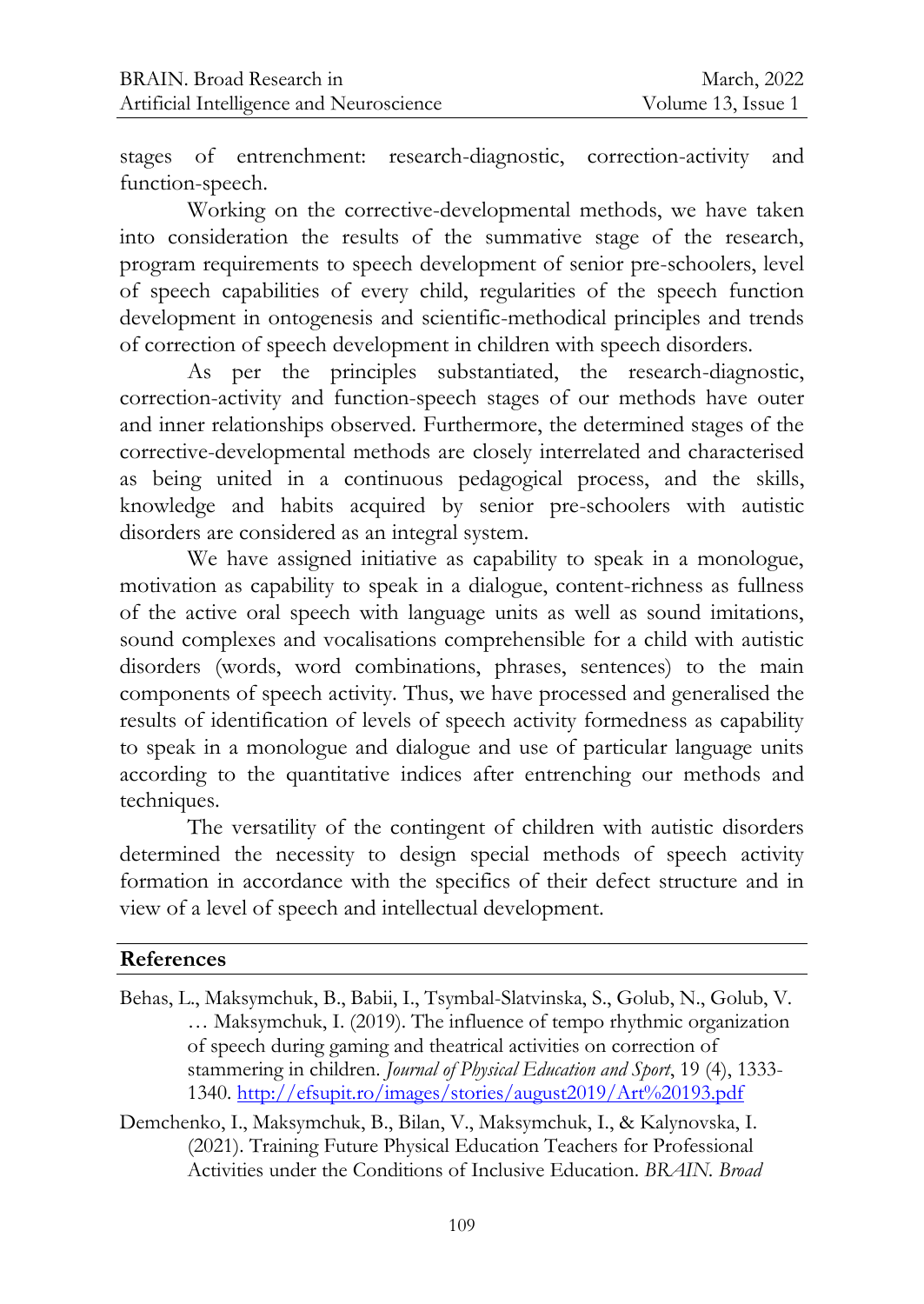*Research in Artificial Intelligence and Neuroscience, 12*(3), 191-213. <https://doi.org/10.18662/brain/12.3/227>

Fitsula M. M. (2000). Pedagogika: Navchalnyi posibnyk dlia studentiv vyshchykh pedagogichnykh zakladiv osvity [*Pedagogics: Textbook for students at higher educational institutions*]. Kyiv: Publishing Centre "Akademiia". [http://odnorobivka.edu.kh.ua/Files/downloads/Fitsula\\_M\\_M\\_-](http://odnorobivka.edu.kh.ua/Files/downloads/Fitsula_M_M_-_Pedagogika_Alma-mater_-_2002.pdf)

Pedagogika Alma-mater - 2002.pdf

- Glozman Zh. M. (2009). Neiropsykhologiya detskogo vozrasta [*Children Neuropsychology*]. Moscow: Akademiya. [https://www.academia](https://www.academia-moscow.ru/ftp_share/_books/fragments/fragment_21161.pdf)[moscow.ru/ftp\\_share/\\_books/fragments/fragment\\_21161.pdf](https://www.academia-moscow.ru/ftp_share/_books/fragments/fragment_21161.pdf)
- Komogorova, M., Maksymchuk, B., Bernatska, O., Lukianchuk, S., Gerasymova, I., Popova, O., Matviichuk, T., Solovyov, V., Kalashnik, N., Davydenko, H., Stoliarenko, O., Stoliarenko, O., & Maksymchuk, I. (2021). Pedagogical Consolidation of Pupil-Athletes Knowledge of Humanities. *Revista Romaneasca Pentru Educatie Multidimensionala, 13*(1). <https://doi.org/10.18662/rrem/13.1/367>
- Konopliasta S. Yu. (2013) Do problem movlennievoi aktyvnosti ditei doshkilnogo viku z autystychnymy proiavamy [*To the problem of speech activity of preschool children with autistic signs*]. *Naukovyi chasopys NPU named after M.P. Drahomanov*, *Correction pedagogics and special psychology: collection of scientific papers*, 19 (24). Kyiv: NPU named after M.P. Drahomanov. [http://www.irbis-nbuv.gov.ua/cgi](http://www.irbis-nbuv.gov.ua/cgi-bin/irbis_nbuv/cgiirbis_64.exe?I21DBN=LINK&P21DBN=UJRN&Z21ID=&S21REF=10&S21CNR=20&S21STN=1&S21FMT=ASP_meta&C21COM=S&2_S21P03=FILA=&2_S21STR=Nchnpu_019_2013_24_31)[bin/irbis\\_nbuv/cgiirbis\\_64.exe?I21DBN=LINK&P21DBN=UJRN&](http://www.irbis-nbuv.gov.ua/cgi-bin/irbis_nbuv/cgiirbis_64.exe?I21DBN=LINK&P21DBN=UJRN&Z21ID=&S21REF=10&S21CNR=20&S21STN=1&S21FMT=ASP_meta&C21COM=S&2_S21P03=FILA=&2_S21STR=Nchnpu_019_2013_24_31) [Z21ID=&S21REF=10&S21CNR=20&S21STN=1&S21FMT=ASP\\_](http://www.irbis-nbuv.gov.ua/cgi-bin/irbis_nbuv/cgiirbis_64.exe?I21DBN=LINK&P21DBN=UJRN&Z21ID=&S21REF=10&S21CNR=20&S21STN=1&S21FMT=ASP_meta&C21COM=S&2_S21P03=FILA=&2_S21STR=Nchnpu_019_2013_24_31) [meta&C21COM=S&2\\_S21P03=FILA=&2\\_S21STR=Nchnpu\\_019\\_2](http://www.irbis-nbuv.gov.ua/cgi-bin/irbis_nbuv/cgiirbis_64.exe?I21DBN=LINK&P21DBN=UJRN&Z21ID=&S21REF=10&S21CNR=20&S21STN=1&S21FMT=ASP_meta&C21COM=S&2_S21P03=FILA=&2_S21STR=Nchnpu_019_2013_24_31) [013\\_24\\_31](http://www.irbis-nbuv.gov.ua/cgi-bin/irbis_nbuv/cgiirbis_64.exe?I21DBN=LINK&P21DBN=UJRN&Z21ID=&S21REF=10&S21CNR=20&S21STN=1&S21FMT=ASP_meta&C21COM=S&2_S21P03=FILA=&2_S21STR=Nchnpu_019_2013_24_31)
- Lalaeva R. I. (2003). Narusheniya rechi i ikh korrektsiya u detei s zaderzhkoi psikhicheskogo razvitiya: Uchebnoe posobie dlya studentov vyshykh uchebnykh zavedenii [*Speech disorders and their correction in children with the mental development delay: Textbook for students at higher educational institutions*]. Moscow: Vlados. [https://nsportal.ru/vuz/psikhologicheskie](https://nsportal.ru/vuz/psikhologicheskie-nauki/library/2014/12/01/lalaeva-ri-serebryakova-nv-zorina-sv-narusheniya)[nauki/library/2014/12/01/lalaeva-ri-serebryakova-nv-zorina-sv-](https://nsportal.ru/vuz/psikhologicheskie-nauki/library/2014/12/01/lalaeva-ri-serebryakova-nv-zorina-sv-narusheniya)

[narusheniya](https://nsportal.ru/vuz/psikhologicheskie-nauki/library/2014/12/01/lalaeva-ri-serebryakova-nv-zorina-sv-narusheniya)

Martynenko I. V. (2013). Osoblyvosti mizhosobystisnoi komunikatsii u ditei iz normalnym ta poryshenym movlennievym rozvytkom [*Peculiarities of interpersonal communication of chidren with a normal and disordered speech development*]. *Naukovyi chasopys NPU named after M.P. Drahomanov*, *Correction pedagogics and special psychology: collection of scientific papers*, 19 (24). Kyiv: NPU named after M.P. Drahomanov. [http://irbis](http://irbis-nbuv.gov.ua/cgi-bin/irbis_nbuv/cgiirbis_64.exe?I21DBN=LINK&P21DBN=UJRN&Z21ID=&S21REF=10&S21CNR=20&S21STN=1&S21FMT=ASP_meta&C21COM=S&2_S21P03=FILA=&2_S21STR=Nchnpu_019_2013_24_70)[nbuv.gov.ua/cgi-](http://irbis-nbuv.gov.ua/cgi-bin/irbis_nbuv/cgiirbis_64.exe?I21DBN=LINK&P21DBN=UJRN&Z21ID=&S21REF=10&S21CNR=20&S21STN=1&S21FMT=ASP_meta&C21COM=S&2_S21P03=FILA=&2_S21STR=Nchnpu_019_2013_24_70)